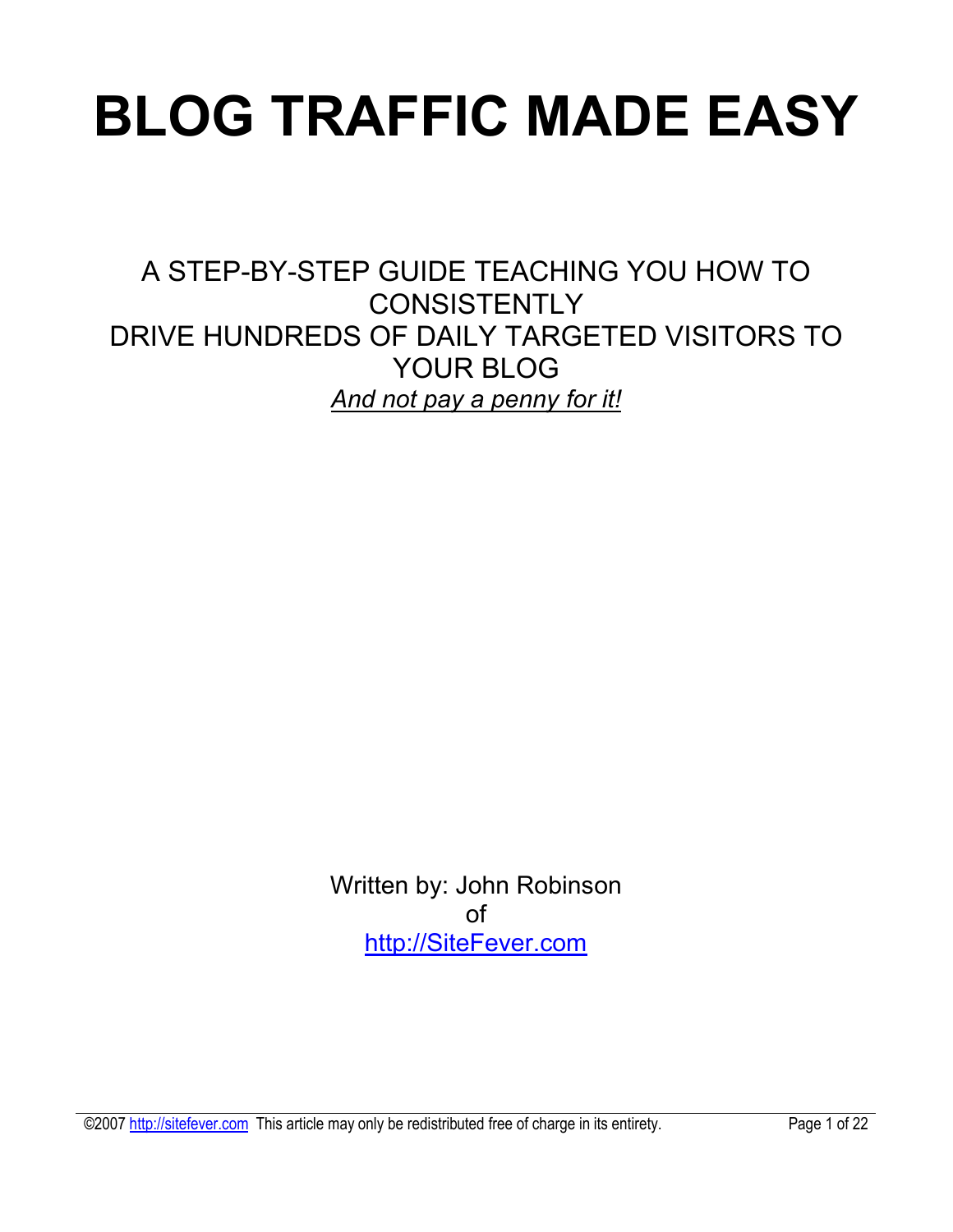# **TABLE OF CONTENTS**

| <b>Chapter I: Planning</b>    |  |
|-------------------------------|--|
|                               |  |
|                               |  |
| <b>Chapter II: Design</b>     |  |
|                               |  |
|                               |  |
|                               |  |
|                               |  |
|                               |  |
|                               |  |
| <b>Chapter III: Promotion</b> |  |
|                               |  |
|                               |  |
|                               |  |
|                               |  |
|                               |  |
|                               |  |
|                               |  |
|                               |  |
|                               |  |
|                               |  |
|                               |  |

## **Chapter IV: Delivery**

# **Chapter V: Encourage Linking**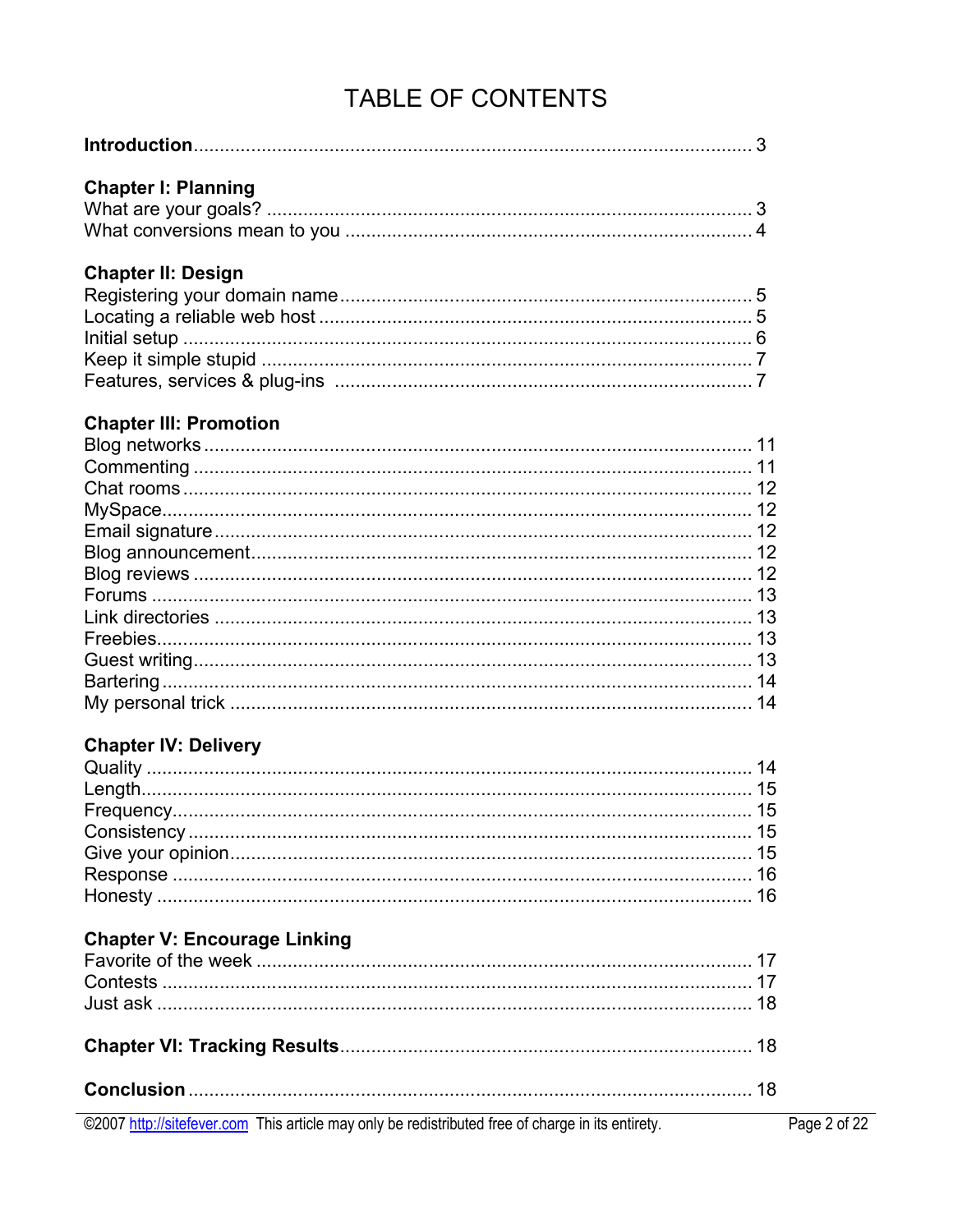# INTRODUCTION

In this article, (I abhor the term "e-book") I will take you by the hand and guide you through every step of the planning, design and promotional process to ensure you make all the right decisions in order to drive hundreds of unique targeted visitors to your blog everyday- and not pay a penny for it. Anybody can do this regardless of your technical experience. I'm going to concentrate more on actions you can personally take in order to increase your blog traffic instead of giving you a tutorial in search engine optimization (SEO). I will, however, touch on a few plug-ins and tips you can use which will help your search engine rankings, but I will try my best to stay on the subject of *you* driving traffic to your own blog rather than having the search engines do it for you.

I don't believe in teaching anyone to do something until you have proven that you can do the same yourself. Although there are thousands of blogs that receive many more visitors than mine, I regularly receive hundreds and sometimes thousands of visitors per day to my blog. So, if you are one of the majority of bloggers that are stuck with only 10, 20 or 50 visitors per day on a consistent basis, I truly believe that the information in this article will greatly benefit you. If you already receive a decent amount of daily traffic to your blog, there should still be a thing or two you can implement in order to secure or even improve your numbers.

If you do not yet own a blog and are thinking about starting one, I will discuss many steps you can take even before your blog goes online which will benefit you once it does.

My reason for creating this article is because I receive many comments on my blog as well as personal emails from people asking what I do to drive so many people to my blog after being online for so short a time. I regularly post small tips on my blog at http://SiteFever.com, but I wanted to elaborate and go into all the juicy details of what I do, so I decided to create this article in order to do so.

## CHAPTER I: PLANNING

## **WHAT ARE YOUR GOALS?**



One of the biggest mistakes that people make is starting a blog and having no definitive answer as to why they do so. In this aspect, there is no right or wrong answer. Everyone wants to start a blog for different reasons. But you have to take this a step further- what is your ultimate *goal* in doing so?

So you want to blog about cars- that's your *subject*. But, what's your *goal*? Is it to inform people of the long term effect that car pollution has on the environment? Is your goal to refer me to another website you own where I can buy custom seat covers for my car?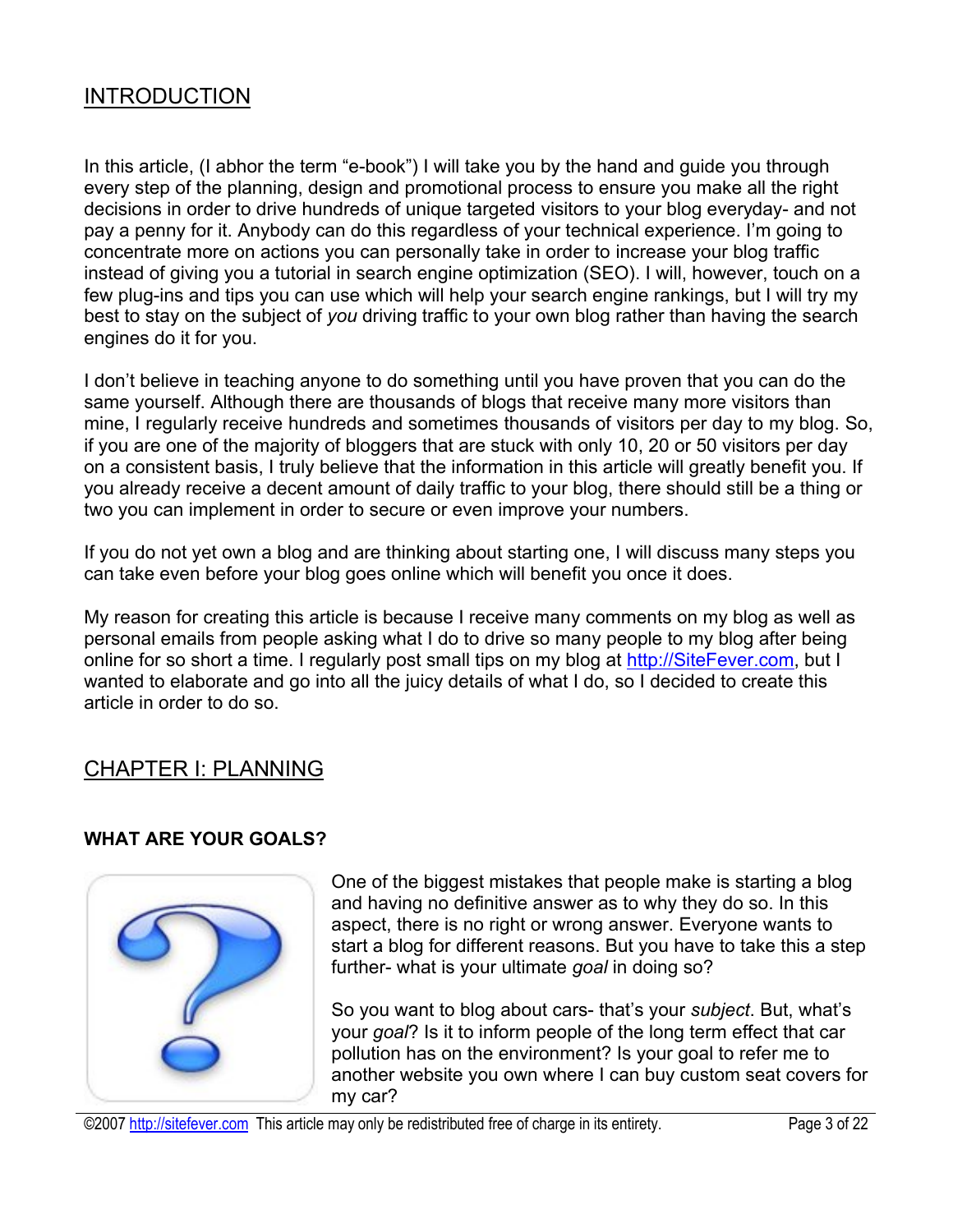In my case, SiteFever.com has an overall subject matter of Internet marketing, search engine optimization (SEO) tips and must-have Internet resources. But what's my goal? My goal is to prove that I can earn a full-time income from my blog without the use of any ad networks or affiliate marketing. So, while I am providing a steady stream of information related to my subject matter, I am at the same time attempting to accomplish an entirely different goal.

Be sure you know not only what the subject matter of your blog will be, but also what your ultimate goal is *before* you even begin to develop your site.

## **WHAT CONVERSIONS MEAN TO YOU**

In this part of the article, I'll be practically quoting a post I made on my blog titled *SEO-Worthless Without Conversions*.

Many people have the misconception that a conversion means a completed sale for a physical product, but that is hardly the case. The truth of the matter is, a conversion is whatever you want it to be. Essentially, it's when a visitor to your website accomplishes a specific action you want them to take. This can be anything from:

- Filling out a form
- Subscribing to a mailing list
- Registering a new membership
- Driving to your store
- Reading an ad

When my blog first went online, I felt that a conversion would be for someone to subscribe to my full content RSS feed. I felt that if someone thought that my blog was helpful and interesting enough to subscribe to my RSS feed, I had accomplished my goal. So that was what I considered a "conversion". What's yours?

Remember also that what you consider a conversion today may not be a conversion tomorrow. Once the number of my RSS subscribers went over 100, I decided that I wanted more of my visitors to make comments on my blog, so that's what I now consider a conversion- trying to get my visitors to comment on my blog. Choosing what you consider a conversion is an everevolving process that you must re-evaluate on a frequent basis in order to get the most out of your visitors.

So remember: Before you publish your first blog post, know what a conversion means to you and be sure to steer your visitors in the direction they need to go in order to accomplish your ultimate goal. Keeping your goal of obtaining a "conversion" from your visitors clear in mind will help you to stay focused on what you're trying to accomplish with your blog, and keep your readers from becoming confused with material that does not stay on topic.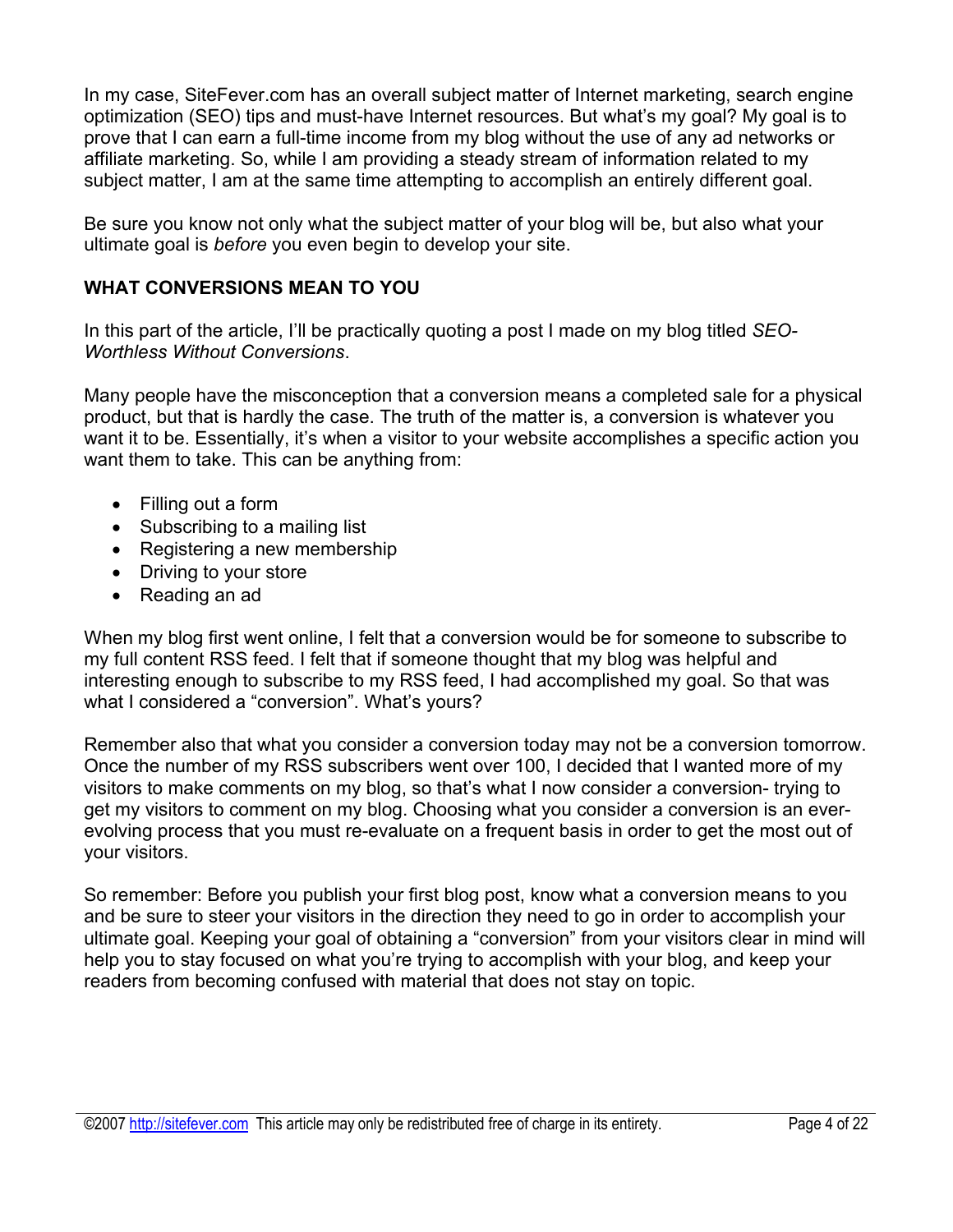# **CHAPTER II: DESIGN**

## **REGISTERING YOUR DOMAIN NAME**

Once you know exactly what the subject matter of your blog will be and have your goals clearly identified, you're ready to choose your domain name. You should always pay the few dollars per year necessary to own your own domain name instead of using a free subdomain. I'll touch on this a little bit more later in this article. I currently own a little over 200 domain names, and they are all registered with http://godaddy.com. Their new .com registrations are usually around \$9, but you can find tons of great coupons to use if you do a little searching first.

From an SEO standpoint, it is a great idea to try to include your target keyword(s) in your domain name. For the purpose of this article, I'm going to try to stay on the subject of traffic and not SEO, so I will say that including keywords pertaining to your subject matter will help from an aesthetic standpoint as well.

If you're searching for a blog that contains tips to help you become a more successful EBay seller, which one of these sites would you be more likely to click on?

Johnscooltips.com Ebaytipsblog.com

(As a side note, both of the above domain names were available to register as of August 17, 2007- let's see who decides to grab 'em!)

Obviously, you would be more prone to click on Ebaytipsblog.com because it contains keywords related to what you're searching for. Although Johnscooltips.com may have much higher quality content, most visitors would never take the opportunity to find that out.

To help you in your search for the perfect domain name, let me point you to a great website:

#### http://InstantDomainSearch.com

InstantDomainSearch.com will lookup domain name availability *instantly* as you type, saving you tons of time having to lookup each name individually.

## **LOCATING A RELIABLE WEB HOST**

My #1 rule is to never under any circumstances use free web hosting! Granted, there are free hosting companies that provide decent services- and you can't beat the cost. However, let me highlight some reasons why I recommend not using free services:

#### 1. They owe you nothing

When you don't pay anything for your hosting, they can rightfully do whatever they want with your hosting account and there's nothing you can do about it.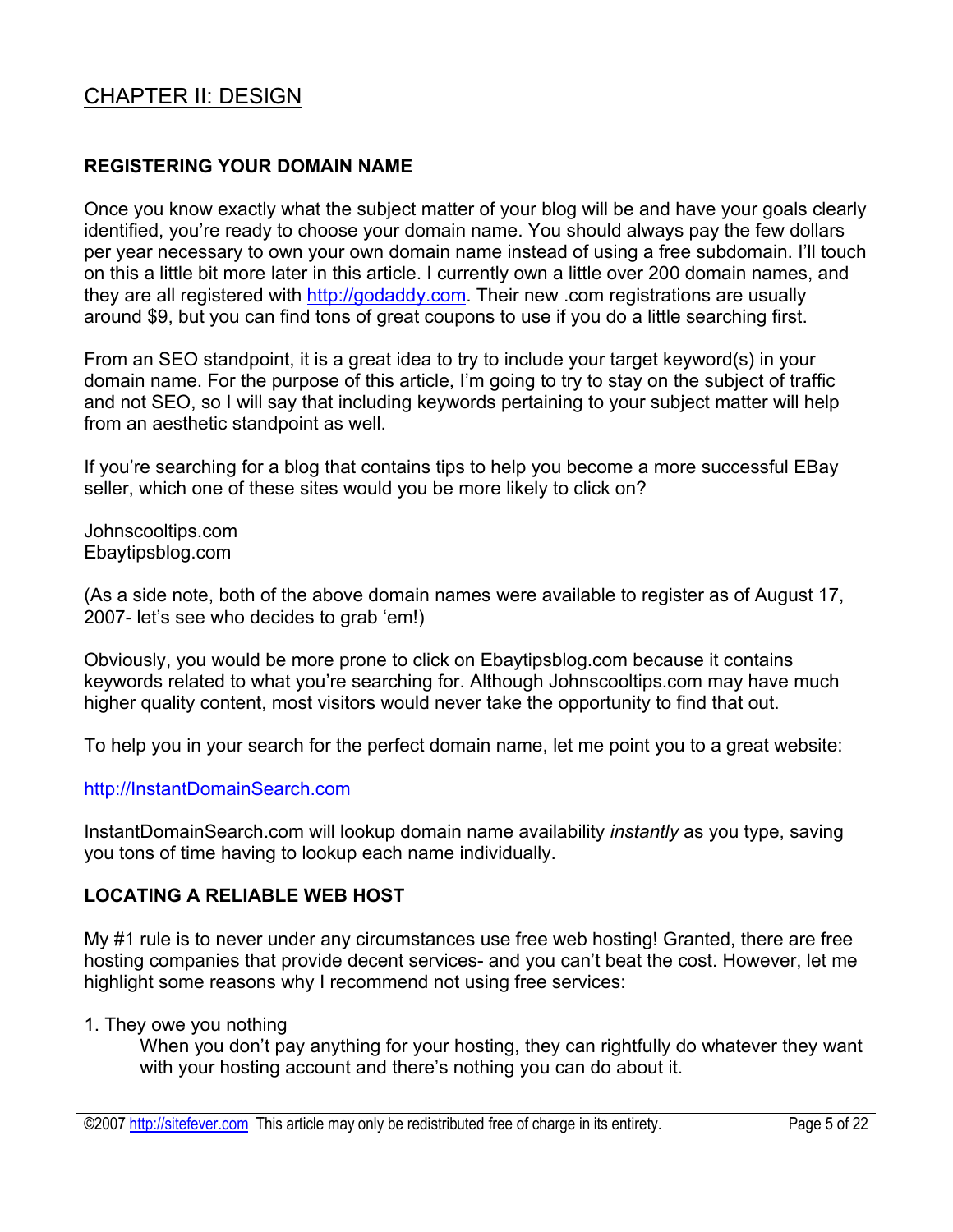## 2. Your website could disappear

Many free hosts are individuals or very small companies that could go offline and disappear at a moments notice. You would be much better off going with a large reputable company in which you can feel some sort of security with your website and its contents.

## 3. Required advertising

Many free hosts require placement of advertising on your site which would distract from the professionalism you would need for a successful blog.

## 4. Feature restrictions

If you're running a blog, some features you will need is the ability to run PHP scripts and the use of a MySQL database. You will also want to choose a hosting company that provides you will detailed statistics of your website. Sometimes, free hosts will not provide you with the necessary features you will need in order to run a great blog.

## 5. Subdomain use

This trend has seemed to fade in some aspects, but is still being widely used. Running your blog from a subdomain will take away from the professionalism of your blog- even if you do pay for the hosting. For example, thousands of blog owners have decided to use services such as Blogger or Wordpress to host their blog. Although they provide great services, if you want to look as professional as possible- and you do if you want to get lots of traffic- I would recommend hosting your blog on its own domain.

## 6. Reliability

You only get one first impression! If I try to visit your blog which I have never heard of before, and I get a "page can not be displayed" message because your web host had a glitch, chances are I'll never attempt to visit your site again. What if you work for months on end to build a really great blog, write a great article, and wind up appearing on the front page of Digg? Would your free (or even paid) web host's server be able to handle the large and rapid influx of visitors to your site, or would it crash?

SiteFever.com is currently hosted on a server from http://inmotionhosting.com and I have nothing but good things to say about their prices as well as their services.

## **INITIAL SETUP**

There are many blog scripts available for you to choose from, but by far the most popular right now is http://Wordpress.org, so I'll be referring to that program in this article. If you don't know how to install scripts and need help installing Wordpress or any other blog script on your site, you can visit http://InstallMyPHP.com.

When contemplating the design of your blog, it's important for you to create a "brand" for yourself. When somebody arrives at your site, they need to recognize it right away. Unfortunately, it may not always be within your budget to have a custom designed theme created just for you- and even if you did, somebody who likes the look is bound to just copy it anyway. So, for the majority of you, finding a nice professional looking theme will work just fine.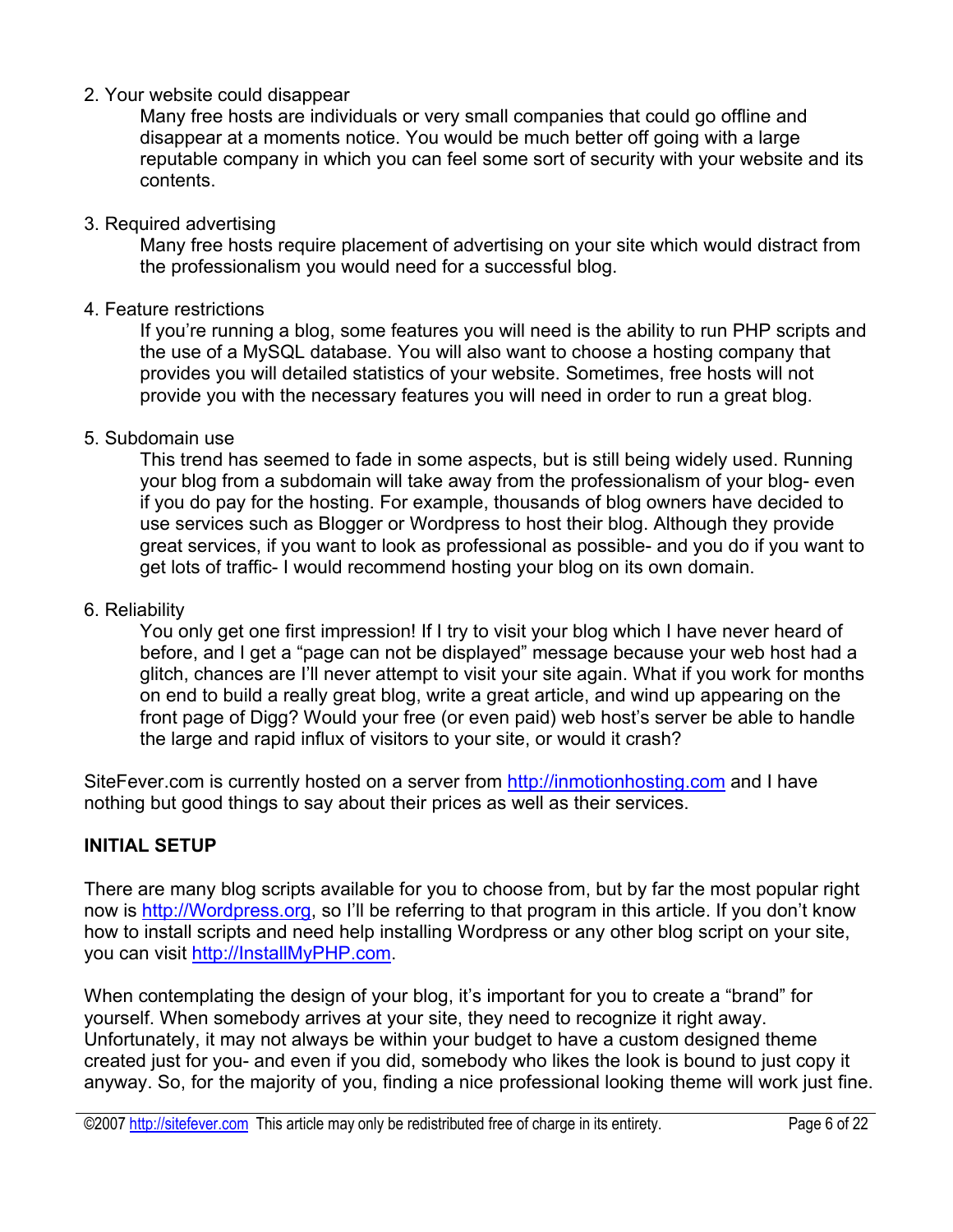There are many sites you can visit to search for Wordpress themes. Some of the most popular would be http://wpthemesfree.com and http://themes.wordpress.net. Try to locate a theme that fits the overall look you have in mind for your blog. The less circulated the theme is, the more people will associate that design with your blog.

Although the themes are totally free to download and use, whoever designed the theme still needs to make a living. Usually, they will do this by selling "sponsorships" which are links in the footer of the theme, and then they will provide the theme free of charge under the provision that you leave these links intact. You should never remove the links that they ask you to keep because if it were not for those sponsorships, you probably would never have had access to the theme to begin with. It's the least you can do to show your appreciation for the time and effort taken to design your theme.

## **KEEP IT SIMPLE STUPID**

I'm sure you've heard of the KISS factor before. Believe it or not, your visitors will become easily confused. Doctors, lawyers, scientists… it doesn't matter. 90% of the world's population become like a 3-year-old in a Rubik's cube contest when they're online- they have no clue what to do. You don't want to confuse your visitors. The three second rule is the fact that you only have about three seconds to grab their attention before they go elsewhere. You do this by keeping your blog clear and easy to read. Be sure to leave some "whitespace" on the screen. Whitespace refers to empty space that is kept on your site that can easily help guide the eye to different groups of information. With your blog, speed is king. Remember your three second rule. Big fancy graphics may look great, but they load slowly. Don't burn up your first three seconds you have with a visitor by having them wait on your page to load.

## **FEATURES, SERVICES & PLUG-INS**

This article is all about helping you to increase traffic to your blog. Every feature, service and plug-in that I mention below all directly or indirectly will have an impact on the amount of traffic your blog will receive.

## 1. Update services

There are a variety of update services you can use with your blog. Wordpress has a feature in which you can specify a list of update services you would like to notify every time you make a new post in your blog. These update services will then send their spiders to your site searching for your new post in order to add it to their database. These spiders act much like search engines do, only your post will show up on their site within minutes rather than weeks or even months later as is the case with traditional search engines.

I have a list of about 70 update services you can use with your blog at http://sitefever.com/dont-forget-to-ping-70-links-included/. Many of the sites listed will automatically ping more than one service, so check to be sure you are not pinging the same service twice. http://feedster.com, http://syndic8.com and http://technorati.com are all good update services to have on your list.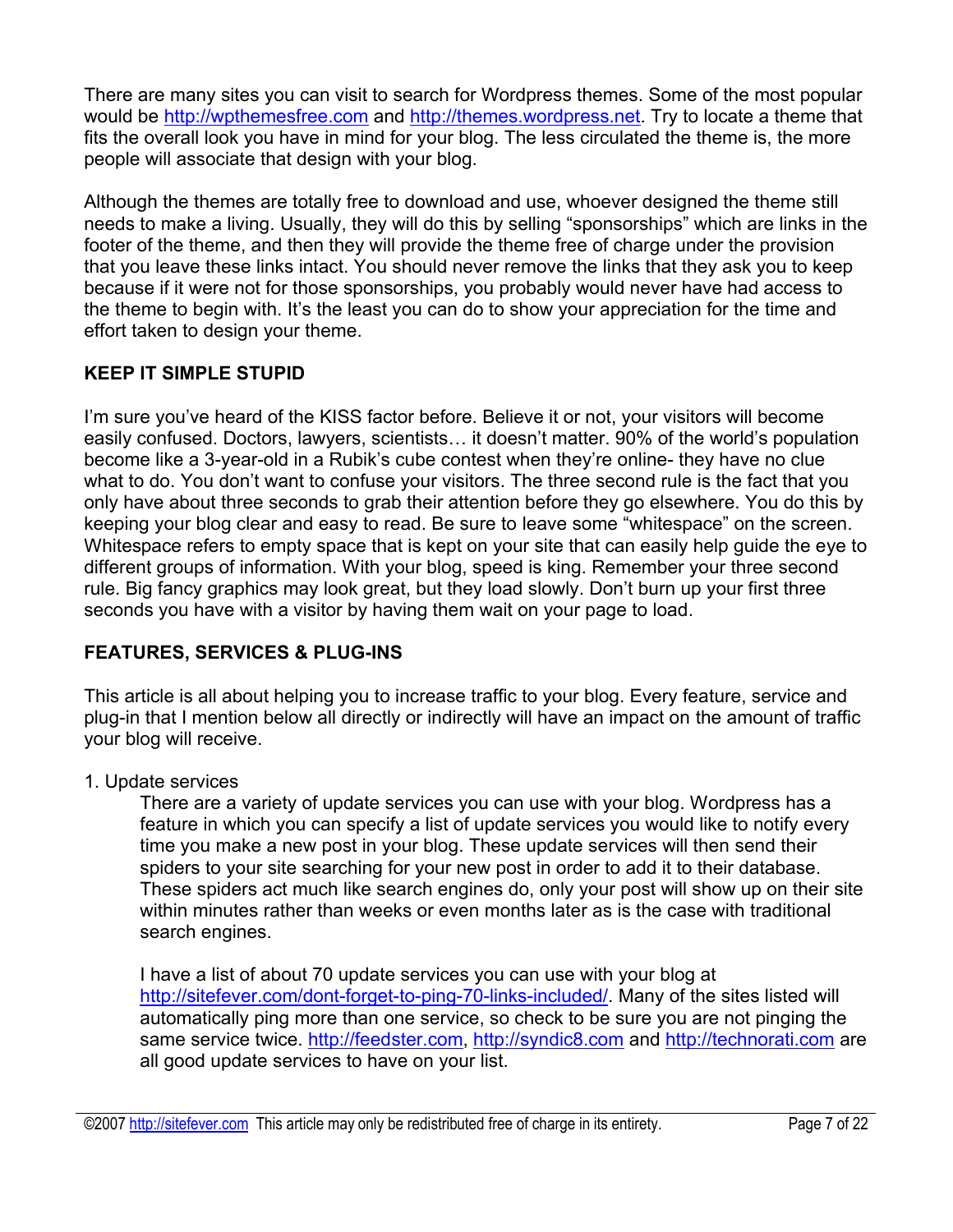In order to add a specific update service to your blog using Wordpress, login to the admin panel and go to Options > Writing and add the proper URL's to the list under "Update Services".

## 2. RSS feed

I'm not going to go into exactly what an RSS feed is, but people who subscribe to your RSS feed are visitors who wish to automatically be notified every time you update your blog with a new post. With Wordpress, you can decide to give them just part of the post in hopes that it will spark their interest and get them to come directly to your site, or you can give them the whole post content from within the feed itself. Personally, I believe that a full content RSS feed is the right choice for my blog, and my feed is found at http://feeds.feedburner.com/sitefever. Each blog is different, so the choice is up to you. For additional information, you can visit an article I wrote on the topic of partial vs. full RSS feeds at http://sitefever.com/why-i-use-full-content-rss-feeds-and-you-should-too/.

To specify your preference, login to your Wordpress admin panel and go to Options > Reading. Under "Syndication Feeds" you can specify to either use a full feed or a summary. This is entirely up to you to decide which you feel would work best for your blog.



I know you've heard this before: Once your feed is setup, be sure to promote it! It may be a good idea to include a nice, highly visible RSS logo somewhere on your blog. Constantly remind your visitors that your feed exists and how easy it is to subscribe to it. This concept has worked well for http://rugjeff.com which displays a large RSS icon to promote their full content RSS feed.

## 3. Pingbacks

When writing a new post in Wordpress, you will have an option in the "Discussion" box labeled "Allow Pings". This means that when you link to another blogger's post, they will automatically be notified, which is good for business! Alternatively, when another blog links to your post, you will receive an automatic notification by means of a pingback. It will be shown as a comment on the post. I have never run across a reason to disable this feature. The reason why is because I will be more prone to link to your article if I know you allow pingbacks because when I do, it will give me a link in the comments of your post for all your visitors to see (especially if you remove the "nofollow" attribute, which I will explain in just a minute). Another benefit is that when you automatically notify others when and if you link to their posts, they will come visit your blog to see what you had to say about it. You can try this using SiteFever.com. Pick any article of mine and link to it in any post on your blog. Within a few minutes, a comment will be added to my article linking to your site. Not only that, but the link will also show up as a blog reaction for you in Technorati, and sifting through blog reactions are a great way to increase traffic to your blog (I'll explain about that later).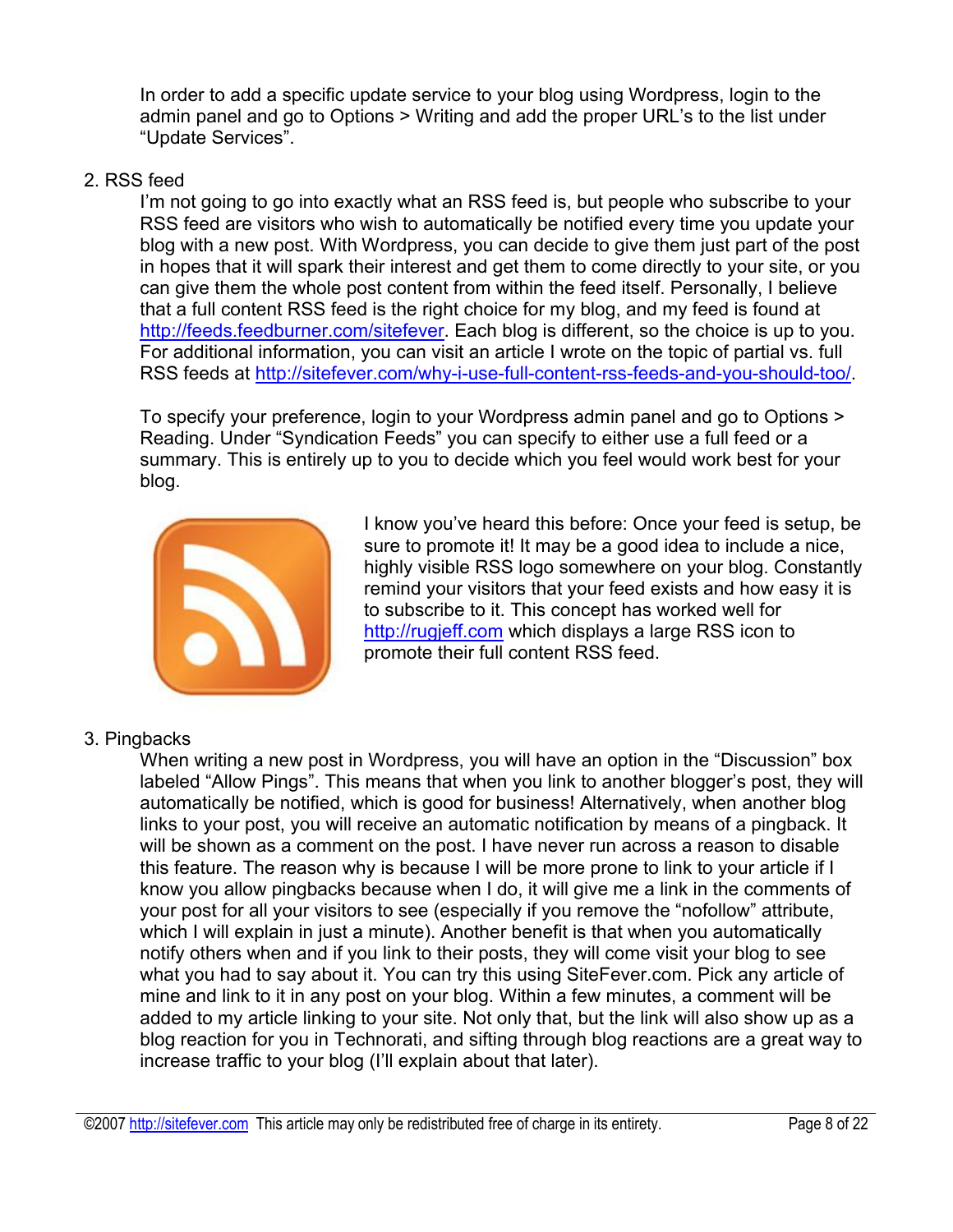## 4. Top Commentators Plug-In

Adding the top commentators plug-in will encourage your blog visitors to visit often and submit comments to your posts. The reason is because their name and a link to their site will show up on your homepage if they comment enough! I've been shown as a top commentator on some very popular blogs just when a Googlebot happened to visit their site. The result? My site received a backlink (even if it is just temporary) to some very popular blogs! This plug-in has been a proven success on many blogs already. You can download the top commentators plug-in for Wordpress from http://www.pfadvice.com/wordpress-plugins/show-top-commentators/. If you're planning on using it within a sidebar widget, you may need to download and install execPHP from http://widgets.wordpress.com/2006/04/10/execphp/ in order to use the top commentators plug-in because it will require you to execute a line of PHP code from your widget, which you are not able to do by default.

## 5. MyAvatars Plug-In

The MyAvatars plug-in will display a users MyBlogLog avatar next to their name whenever they make a comment on your blog. This can help to get your visitors to comment on your blog more often, which means they will visit your blog more often as well. You can download the MyAvatars plug-in for Wordpress from http://www.napolux.com/2006/12/14/myavatars-a-wordpress-plugin-for-mybloglog/. http://dailywebideas.com has done a great job of implementing this plug-in on their blog in order to promote additional commenting for their posts.

## 6. Remove Nofollow Attribute

In order to assist in motivating your visitors to comment on your blog, you can install DoFollow from http://kimmo.suominen.com/sw/dofollow/, which is a Wordpress plug-in that will remove the "nofollow" attribute from all of the comments on your blog. The "nofollow" attribute is a link attribute which instructs search engines that visit your blog not to follow the link. The "nofollow" attribute is automatically added to all links within the comments of your blog. By removing the "nofollow" attribute from your blog's comments, visitors will be more prone to comment on your blog because when the search engines visit your site, they will follow the URL's left in your visitor's comments. Just be sure that you strictly moderate the comments on your blog because at the same time, you don't want people spamming your site with a ton of irrelevant links just to get noticed by the search engines.

## 7. Social Bookmark Plug-In

Create an account with some popular social bookmark services such as http://digg.com and http://stumbleupon.com. Then, install a social bookmark plug-in for your blog such as the one found at http://www.twistermc.com/blog/social-bookmark-plugin/. This will add a link at the bottom of each post enabling your blog visitors to submit your articles to these services easily. Recently, a visitor to my blog decided to Stumble one of my articles, and within 36 hours I had received enough Stumbles to bring in over 3,000 unique visitors to my blog (which is nothing compared to the potential)! Never underestimate the power of these services.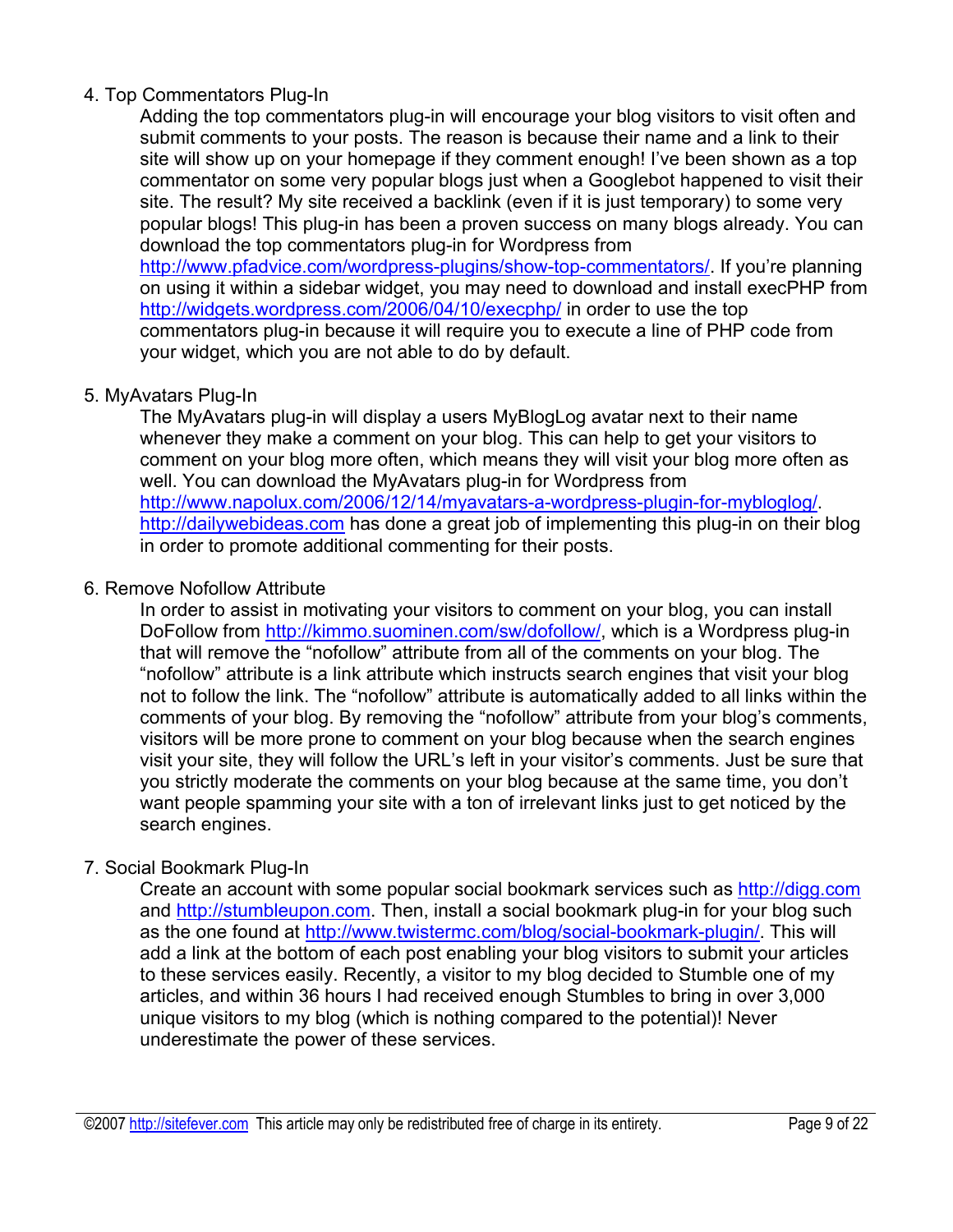## 8. MyBlogLog

http://mybloglog.com is sort of a "MySpace" for bloggers. You can create a profile highlighting which blog(s) you author, join other blogging communities, etc. Once you create an account, you can add the code to your blog which will display the most recent MyBlogLog visitors to browse your site.

You can see how this plug-in has been implemented by visiting http://homebizblogger.com and looking on the right hand column.

## 9. BlogCatalog

http://blogcatalog.com is very similar to MyBlogLog only they don't seem to be nearly as popular yet. They also have a variety of plug-ins you can install for Wordpress.

## 10. Permalinks

Permalinks is a feature available in Wordpress that will allow you to change the way the links to your posts are saved. This feature will significantly help you from an SEO standpoint, which will in turn send people to your blog.

To customize your permalinks, login to your Wordpress admin panel and go to Options > Permalinks.

By default, your links will look something like http://sitefever.com/?p=123. In the custom box, type: "/%postname%/". This will make your links look like http://sitefever.com/titleof-your-post.

## 11. All-In-One SEO Plug-In

Again, this is another plug-in which will significantly help you from an SEO standpoint. You can go to http://wordpress.org/extend/plugins/all-in-one-seo-pack/ to read about all of the features and to download the plug-in.

Because the following resources don't directly relate to increasing traffic to your blog, I will only touch on them briefly, although I would consider them essential to any blog:

## 12. Technorati

You should join http://technorati.com before you ever make your first post in your blog. Technorati is almost like a much more accurate Alexa designed specifically for blogs. It will help you to easily track how your blog is doing in relation to other blogs in your niche. You will also be able to see which other blogs are linking back to you within a matter of minutes!

## 13. Feedburner

http://feedburner.com is a service that will help you to manage your blog's RSS feed. Feedburner is great once you get your blog started because it will help you track how many people subscribe to your RSS feed and give you a lot of extra tools and statistical information that will prove useful.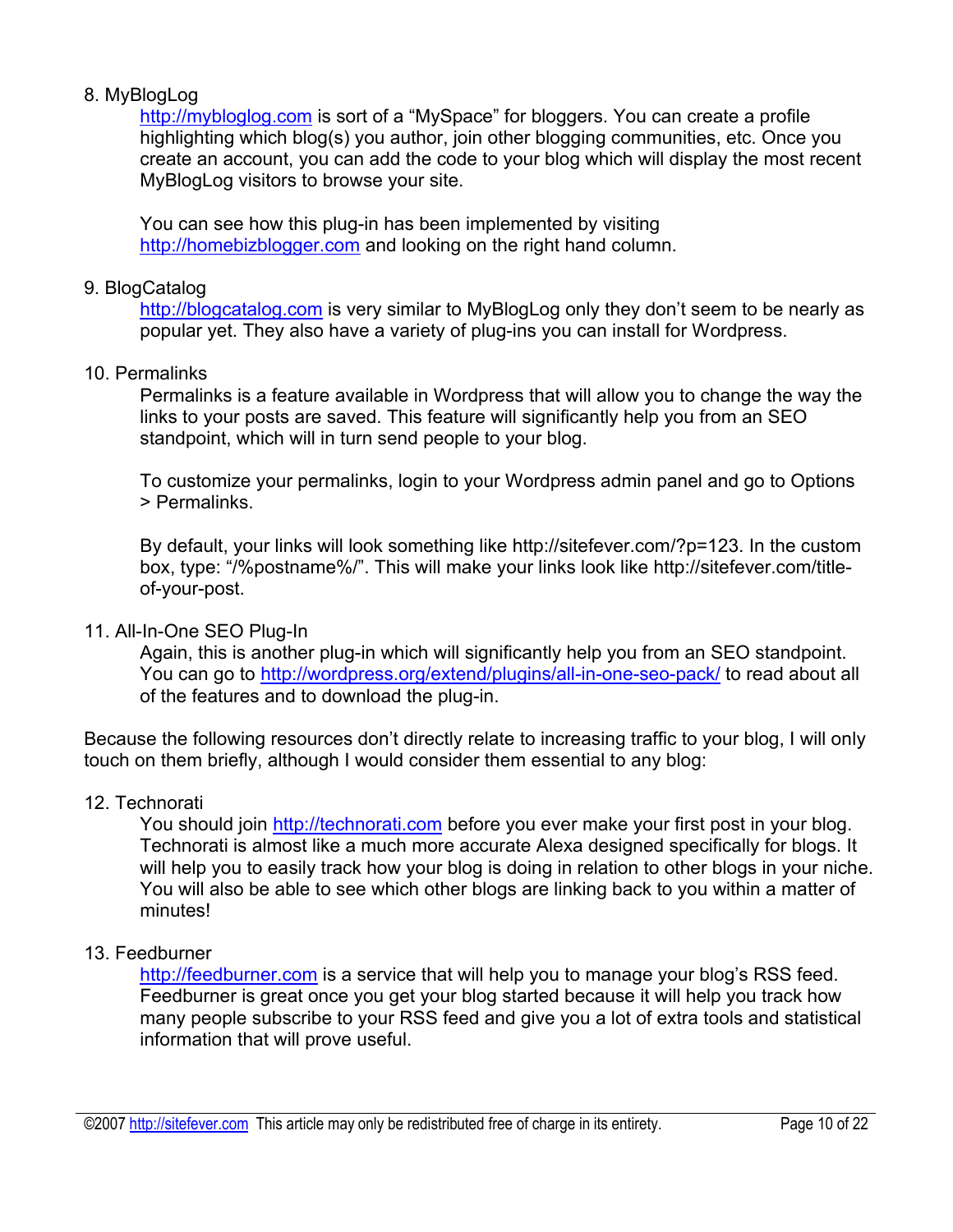

From this point on, your life is about to change. You will become known for the content that you write. I can not stress to you enough the importance of using proper grammar and spelling. You don't need to be an English professor to write well- everybody will make mistakes. However, you must be able to write clearly and professionally enough to get your point across without distracting your readers from your content with mistakes in your writing. Triple check everything before you publish it! Don't be too proud

or embarrassed to read up on some basic English grammar. And if you notice a mistake, correct it right away.

P.S.- For those of you who don't know, the word "Internet" is supposed to be capitalized! (That's my pet peeve)

# CHAPTER III: PROMOTION

Don't expect to receive the world and give nothing in return. Because your blog has not built up its own fan base yet, you're going to have to rely on other individuals, websites and blogs to put in a good word for you. The more you give back, the more you will receive.

## **BLOG NETWORKS**

Even if your blog is not yet complete, it's never too early to start forming relationships with the blogging community. This is one promotional technique can be done even before your blog goes online.

As I mentioned earlier, you can join blog networks such as MyBlogLog and BlogCatalog. To get started, you can go to http://www.mybloglog.com/buzz/community/ and browse for some blogs that interest you. Visit some of the blogs that you see there and join their MyBlogLog community.

## **COMMENTING**

Usually when you comment on a blog, you have the option to enter your URL to be displayed along with your comment. Use this to your advantage! As you discover blogs that interest you, be sure to leave *meaningful, quality* comments. Just for the record, I'm not talking about spamming a ton of blogs. Read the articles that have been posted and leave quality comments that give something back to the blog you're visiting.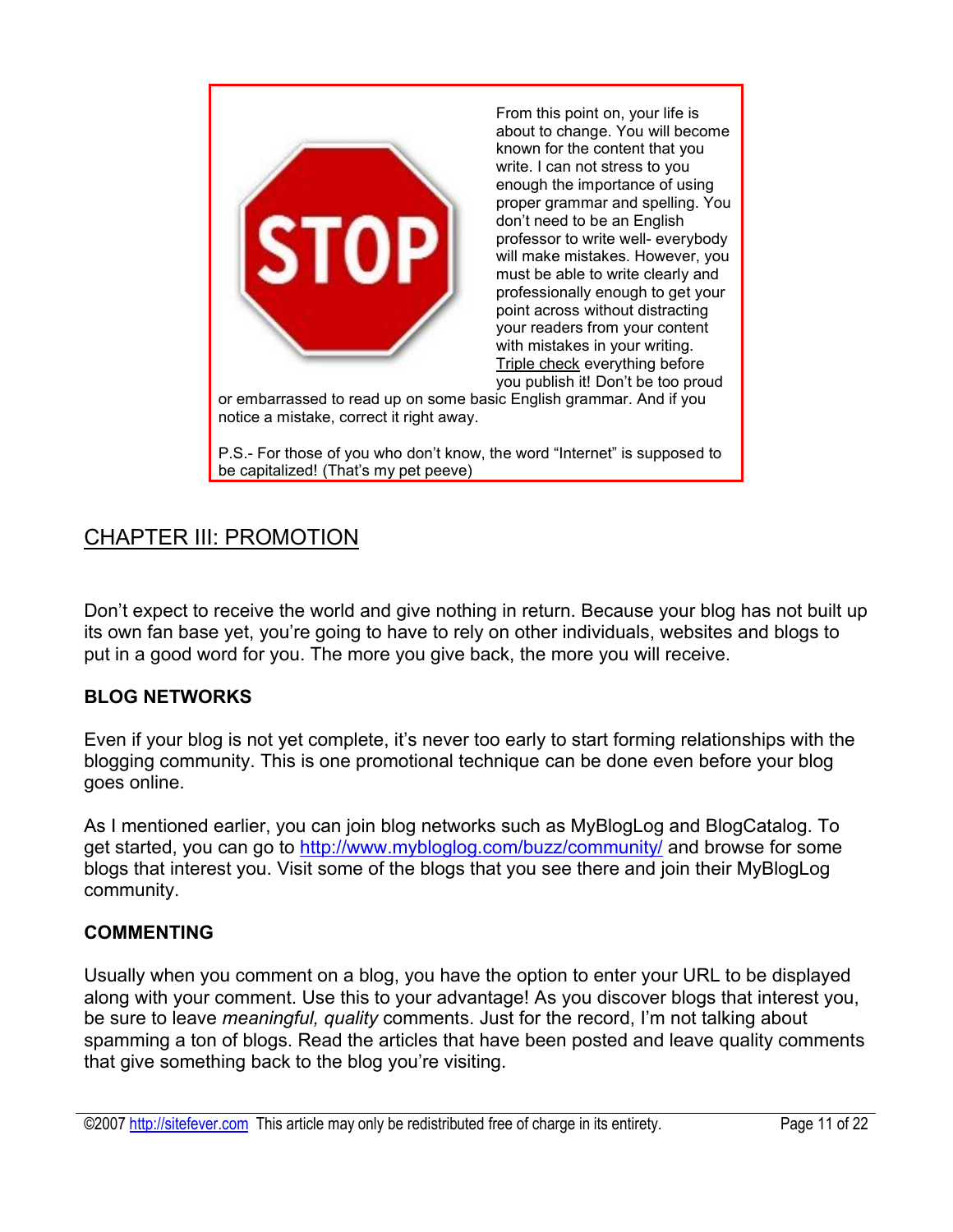Each time you leave a comment, you will be leaving a link to your URL for all others to see. You will also begin to form a relationship with the owners of the blogs you frequently visit, and you can never make too many friends in the blogging community.



At times, a link to SiteFever.com has shown up on blogs which use the top commentator plugin I mentioned earlier just when Technorati decided to pay them a visit! +1 for my Technorati authority!

## **CHAT ROOMS**

Don't forget about reverting back to the stone age of the good old fashioned chat room! If you have a Yahoo! or MSN ID, you can search for chat rooms pertaining to the subject matter of your blog. Let those whom you chat with know about your blog, being sure to post an active link to your site. Using chat rooms, you can inform hundreds of people within a very short amount of time about your blog.

## **MYSPACE**

If you happen to have a MySpace account, be sure to talk about your blog on your profile page. Make as many friends as you can and send out a bulletin whenever you post something you think that your friends would enjoy reading.

## **EMAIL SIGNATURE**

How many people do you email in a day, a week or even a year? Use your email signature to promote your blog to everyone you send an email to. Be sure to include a live link to your site to make it easier for the recipient to visit your blog.

## **BLOG ANNOUNCEMENT**

Write an honest, well written article about your blog. Describe the overall subject matter and its purpose. Include 2 or 3 links to your site along with a link to your RSS feed. Send that article to every blog owner you have formed a relationship with asking them to publish it either on your grand opening date or at their leisure. If the blog owner is smart, they just might hang on to your blog announcement for one of those days when they just can't think of anything to write. Don't be bashful- the worst they can do is say "no"!

## **BLOG REVIEWS**

Along the same line as a blog announcement, you can contact another blog owner asking them to write their own honest review of your blog. In return, you write a review of their blog. Preferably, both reviews would not be published on the same date. It would be best for one of you to post the first review and the other to wait for at least a week before posting the review of the other blog. Blog reviews always work out for the best when they're kept honest. Try not to "beef up" a review just to make the other blog owner happy. Your visitors will see right through it and before you know it, the review will turn into an advertisement.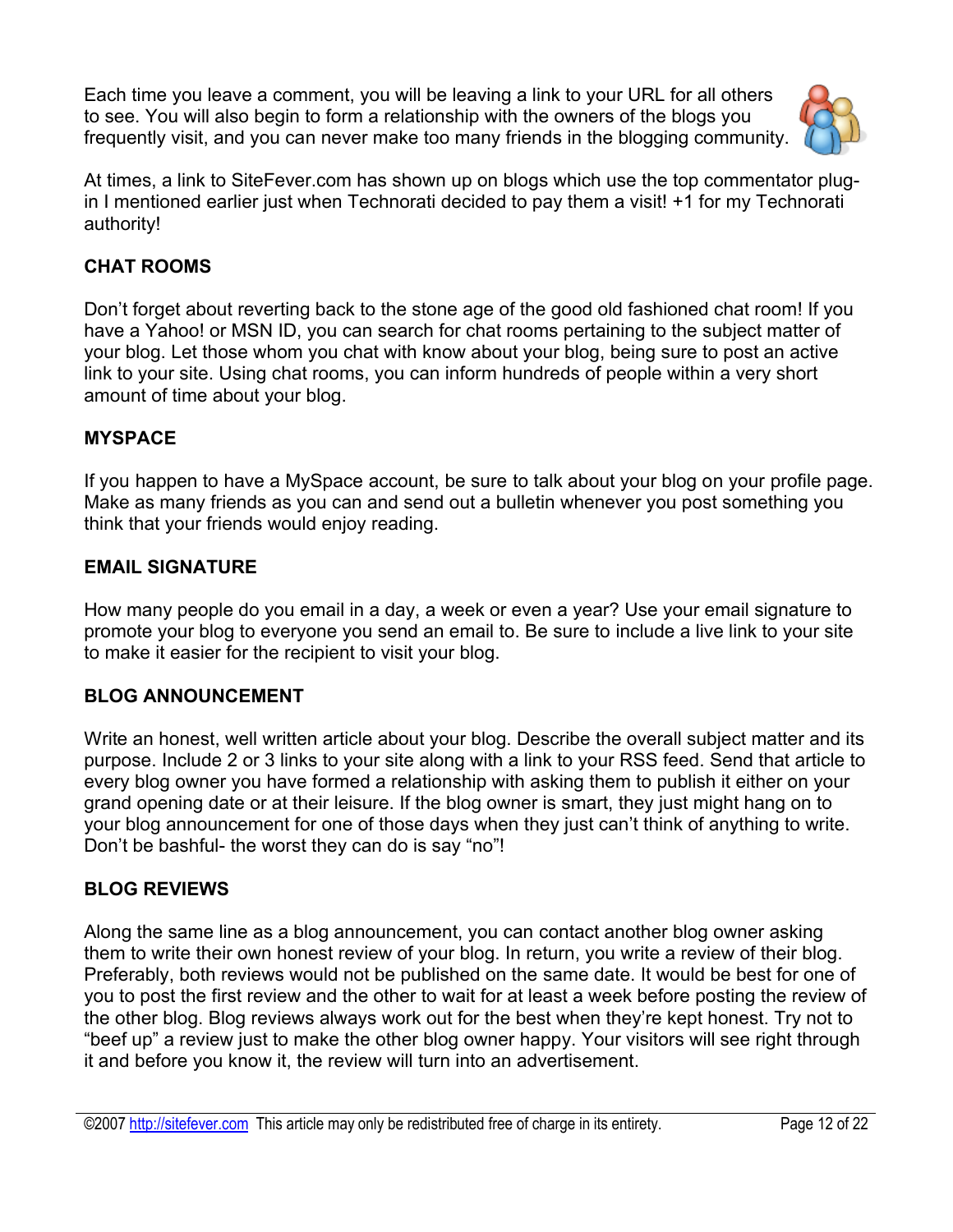## **FORUMS**

If you're a member in any webmaster-related forums such as http://forums.digitalpoint.com, be sure to let members there know about your blog! If your blog is new, you can create a thread in a "review my site" forum informing the members that your blog is new and you would like an honest review of your site. Who knows? You just might find something out about your blog that you never knew!

You can also use your forum signature and avatar to promote your blog. These are a great promotional tool because they are displayed each time you make a post within the forum, and will remain there indefinitely.

## **LINK DIRECTORIES**

There are literally hundreds of thousands of link directories out there that you can submit your blog to- many of which are free. To aid you in finding them, you can again check out some webmaster-related forums and look for a board dedicated to link directories. Many link directory owners are *trying* to find people to add a link to their site. Be sure when doing so, you submit your blog to the most relevant category pertaining to your site so that anyone who sees your listing will be looking for what you offer.

## **FREEBIES**

Everyone loves the word "FREE". If you're in need of a quick solution to boost your traffic, find a blog you would like to be featured on that receives about the same amount of traffic as you do. Contact the owner and let them know that if they would be willing to mention you in one of their posts, you would be happy to give them a certain advertising space on your blog for free. For example, you can offer them a link in your sidebar or a small banner somewhere on your blog for 30 days. Best of all, you're giving out something that doesn't cost you a penny- the space was there anyway.

## **GUEST WRITING**

Many blog owners will allow guest writing from time to time. Guest writing is where someone writes an article and has it published on a blog that they do not manage. Every few weeks, write an article on a topic that you believe would generate a lot of buzz. Be sure not to write an advertisement for your blog, but rather, a neutral well written article would work better. When you do mention your blog, be sure to keep it brief, with possibly only one link back to your site. The more neutral the article is, the higher your chances that someone else would be willing to publish it on their blog.

Once your article is written, email it to a handful of people whose blogs you feel would benefit from it. Let them know that you are sending the article to them as a guest writer and that they are free to publish it on their blog. You may be surprised as to how many people are willing to do this. One blog comes to mind and that is http://carlocab.com where they are always taking submissions from guest bloggers who submit well written articles.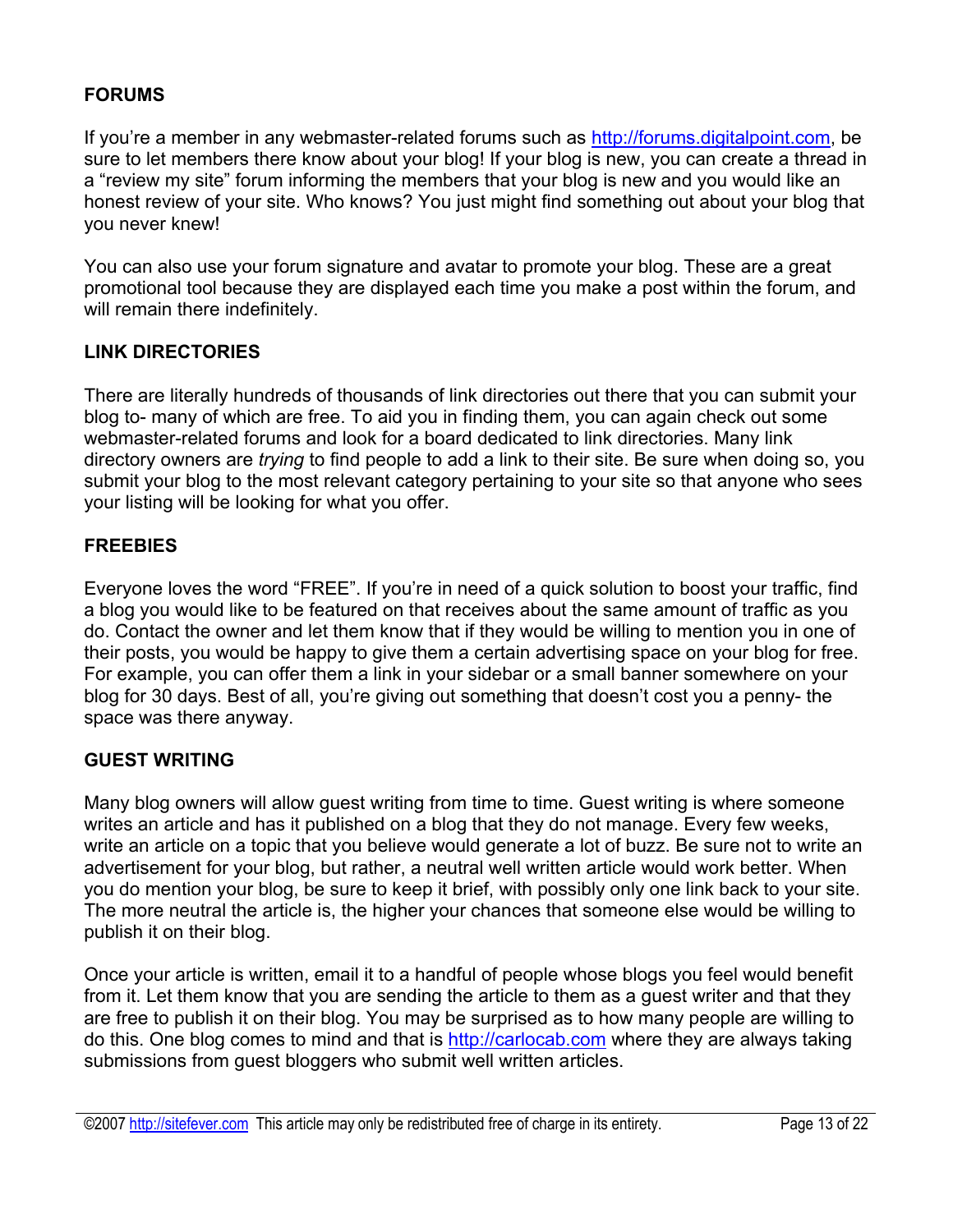## **BARTERING**

With your new blog comes tons of room for link love! Find some blogs with similar subject matter to yours and email the owner asking them if they would like to swap links with you. You can also ask that they write a post reviewing what they think of your new blog (after you start posting), and in exchange you'll do the same for them. Being listed on sites such as Technorati will come in handy at times like this because you can let them know that at the very least, their Technorati authority will increase by 1.



This little trick has worked better for me than just about anything else I have already mentioned:

Find a blog whose visitors you believe would also be interested in your blog. Check out their Technorati reactions. You can see mine at http://technorati.com/blogs/sitefever.com?reactions.

A Technorati reaction is a record of every blog that has said something about the blog whose reactions you're viewing. You've saved yourself a lot of time, because you already know that these people don't mind talking about other blogs! Make it a point to visit their sites, comment on their posts and mention your blog to them. Eventually, they'll visit your blog and hopefully post something about it on their site!

This technique of specifically targeting blogs that I find in Technorati reactions has been by far the easiest and most successful way to get others talking about me so far. The simple fact that you found them because they're already talking about someone else's blog proves that they won't mind talking about yours.

Even after your blog has been online for years, the networking process never ends. Set aside an hour per day or a day per week for the sole purpose of networking and marketing your blog.

# CHAPTER IV: DELIVERY

Now that you're making posts on your blog, you have to analyze exactly how you're going to deliver them.

## **QUALITY**

As I mentioned earlier, quality has everything to do with whether you're going to attract 1,000 visitors per day or only 5. If you want to attract professionals, you have to write professionally. Don't plagiarize posts or content from someone else's site. If you're posting well-written quality content on a consistent basis, visitors will increase.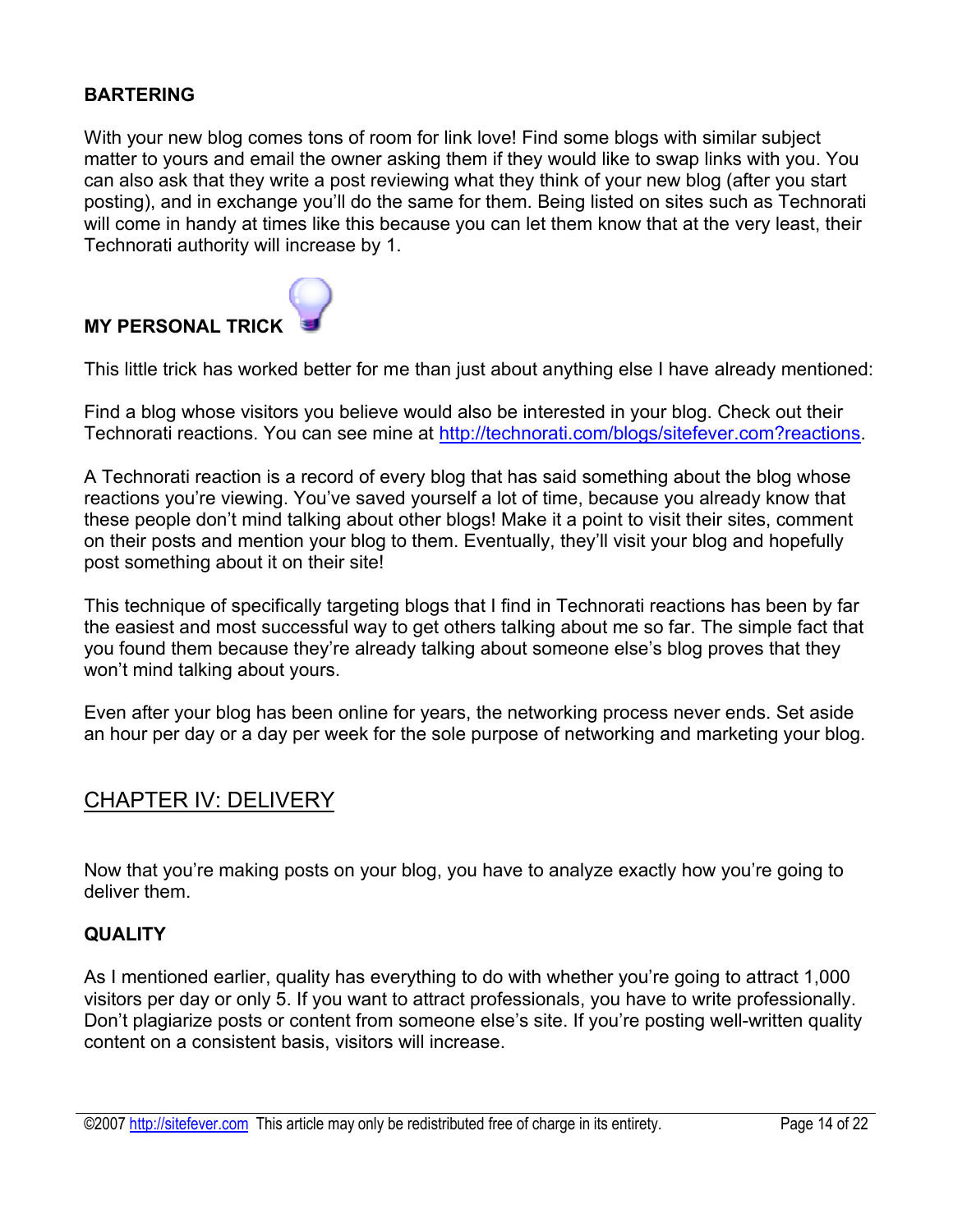## **LENGTH**

You must also take into consideration the average length of your posts. Much of this has to do with the type of audience you're reaching out to.

Analyze some things about your target audience such as their average age as well as the average amount of time they spend online each day. By taking factors such as these into consideration, you will be more equipped to decide how short or how long your posts should typically be.

## **FREQUENCY**

How often should you post something new on your blog? Once a week? Once a day? Multiple times per day? Here's an example:

Scenario A: Let's say you have a blog in which you give information about legal issues pertaining to Wal-Mart. When Wal-Mart is getting sued, you want to tell people about it. How often do you think you should post? Possibly only a few times per week.

Scenario B: You have a blog in which you share odd news stories and funny videos with your visitors. Do you think you would have strong reader loyalty if you only posted something new a few times per week? Probably not. Why? Because with as many strange things that get passed around the Internet nowadays, the content you would find on a blog such as this would be expected to change rapidly. A blog focusing on something such as this would probably make multiple posts per day.

Think about your subject matter and your audience, then decide on a frequency that works best for you. The important part is that once you make a decision- stick with it! Nothing confuses your readers more than making sporadic posts.

## **CONSISTENCY**

Many blog owners want to make that great first impression, so they'll be posting tons of really valuable self-written content. Sometimes after a few weeks, you'll notice the quality and frequency of the posts start to decline. Great self-written articles begin to be replaced by pulls from different RSS feeds. All of a sudden, posting YouTube videos seems much easier than coming up with new material.

In the end, you will fare much better with 50 loyal, regular visitors than you will with 500 random one-time-only visitors. Be consistent with whatever you do on your blog. Otherwise, you will just confuse your visitors and they'll go someplace else.

## **GIVE YOUR OPINION**

Another way to attract more visitors to your blog is by being opinionated- borderline controversial at times. If you have something to say, then say it! That's why you started a blog, isn't it?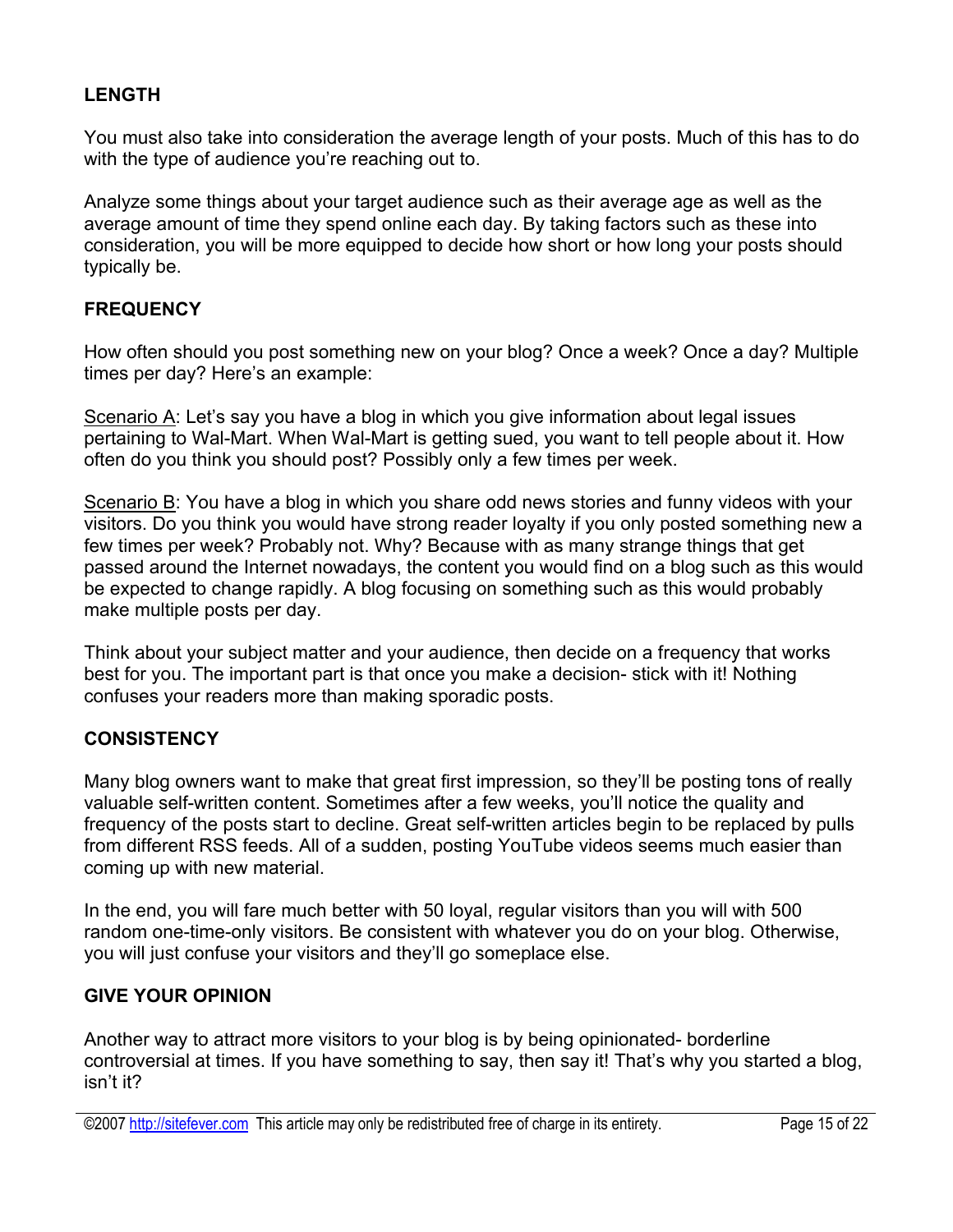Many people are afraid of stating their opinions because they feel that people will speak negatively about them- but, to a degree, negative talk about your blog is *still* talk about your blog!

Not many people want to go to a blog to read straight facts and articles- there are plenty of resource websites and online encyclopedias for that! Whether readers believe this to be fact or not, I believe it to be true. If you state only cut-and-dry facts, you're just passing around old news.

## **RESPONSE**

When somebody takes the time to comment on your blog, be sure to quickly acknowledge it. Just a simple "thanks for your comment" will do fine.

Say "thank you" to everyone who visits your blog! If you're using the MyBlogLog plug-in for Wordpress, you will have a list of avatars for all the recent visitors to your blog. If it's their first visit to your blog, click on their avatar to be taken to their MyBlogLog profile page and leave them a message thanking them for visiting your blog. I have been loyally doing this since day 1 of my blog being online, and it has helped me to build many loyal visitors who return to my blog often.

Blogs are all about being approachable. If you do nothing but publish posts, you're keeping yourself distant. By regularly communicating with and reaching out to your visitors, you make for a pleasant user experience and motivate your visitors to not only return to your blog, but to tell their friends about it as well.

Even when you're receiving 500,000 unique visitors per month and you have 10,000 RSS subscribers, never forget to be approachable! Respond to all your emails and blog comments.

## **HONESTY**

Always be open and honest with your visitors. There are thousands of other bloggers just like you trying to make a place for themselves online. Share your accomplishments by posting them on your blog. For example, in the beginning of each month, you might want to make it a habit to post a summarization of what happened on your blog in the previous month. You can highlight any publicity you've received as well as any new blogging friends you've made. You can also display a chart, graph or report highlighting the amount of traffic your blog received and what you did to get it.

Once you start reporting a sizeable amount of traffic, visitors will come to the conclusion that you must be doing something right, so they'll keep coming back to your blog to find out what your trick is. Just be sure to remain honest about whatever you report.

If you use Feedburner, you have another decision to make: whether or not to display the number of your RSS subscribers. This is another one of those subjects that is left up to each individual, but I recommend (along with many others) to only display the number of your RSS subscribers once you have reached a predetermined minimum number. You may want to wait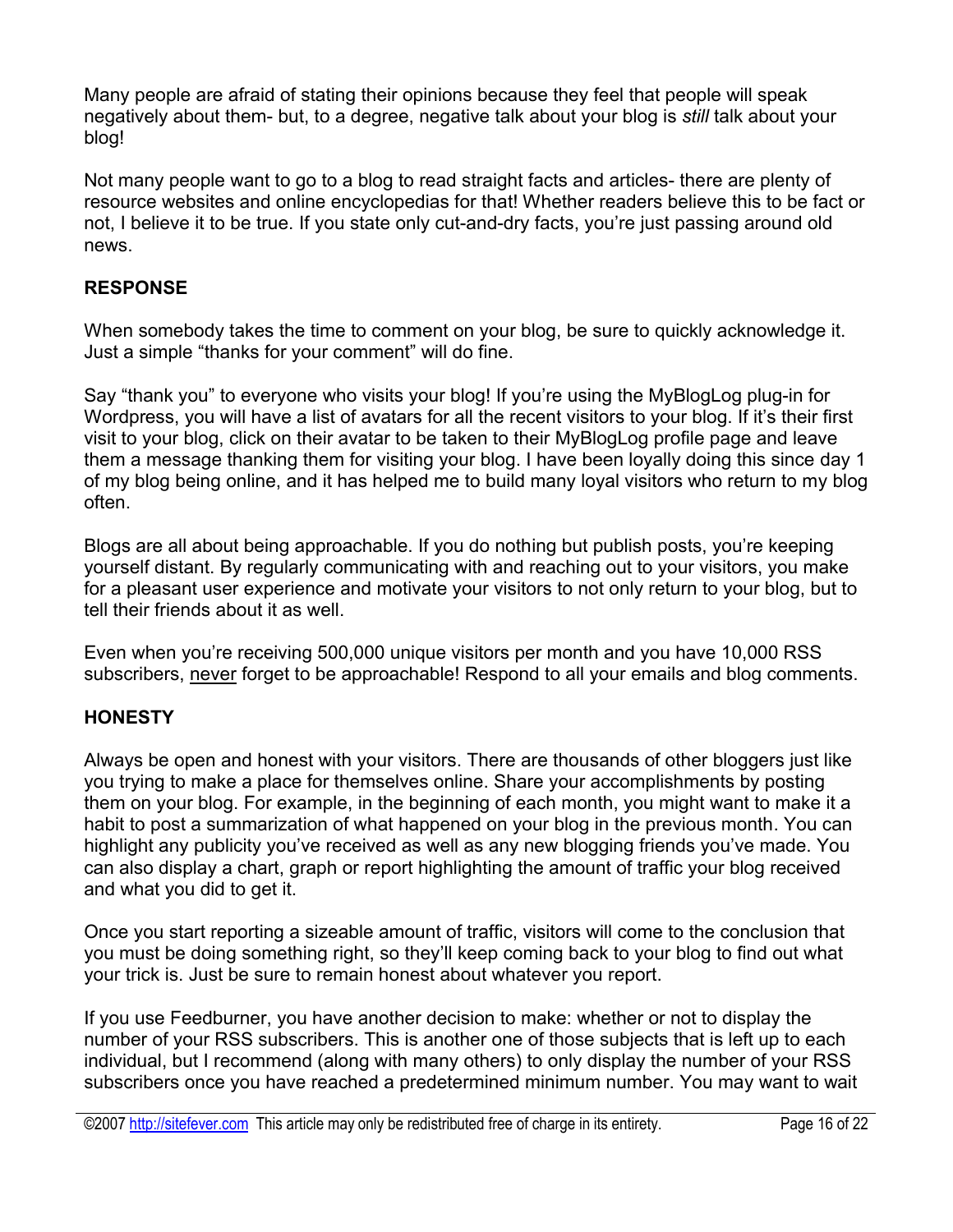until 30, 50 or even 100 people subscribe to your feed before you share this number with others. The reason is that you might have the best blog in town, but if I'm a first time visitor and the first thing to catch my eye is the fact that you have only 2 subscribers, I might come to the conclusion that your blog has either been abandoned or the content is worthless, when the real reason may be that your blog is only a week old.

Similar to sharing your traffic stats, when you show people that you have a sizeable amount of people subscribing to your RSS feed, anyone who isn't subscribed will feel like they might miss out on something good unless they join in with everyone else.

An example of sharing the number of your RSS subscribers with others is found at http://InternetMarketingSucks.com/blog, where you will notice they proudly display the number of subscribers at the top right corner of each page, now numbering over 1,000! If they only showed 4 or 5 subscribers, you wouldn't feel like you'd be missing out on much by not subscribing yourself. But, since they have over 1,000 RSS subscribers, it seems like you're missing out on something great if you don't subscribe!

# CHAPTER V: ENCOURAGE LINKING

Have you ever heard that word of mouth is the best form of advertising? It's true. You can encourage other people to talk about and link to your blog using some of these methods:

## **FAVORITE OF THE WEEK**



Every Monday, I write a post titled *SiteFever's Favorite of the Week*. Each week, I highlight another site which I feel contains valuable information I would like to share with my visitors. My readers have caught on to this, so I receive emails every week from people asking me to choose their site as the next "Favorite of the Week". Not only that, but when you talk highly of someone else's site, the owners of that site will be prone to talk highly of yours. Many times, blogs I feature in my Favorite of the Week will post something on their site like "we've been featured on SiteFever.com…". My visitors check out their blog and their visitors check out my blog- everybody wins! This also helps you to form relationships within the blogging community.

Another great idea comes from Sarah at http://bluejar.com. Every so often, she will post a "Jar Full of Links" in which she will link to sites and articles she has found interesting and would like to share with her readers. If you do something similar to this on your blog, let whoever you link to know about your post once it's published. They will be sure to stop by your site and may even return the favor!

## **CONTESTS**

Holding a contest will surely focus some attention to your blog. The more creative you are with your contest, the better. You can hold a contest to give away an item that will appeal to your blog's visitors, a hosting account or a permanent link on your blog. Again, be creative. The more unique your idea, the more buzz it will generate.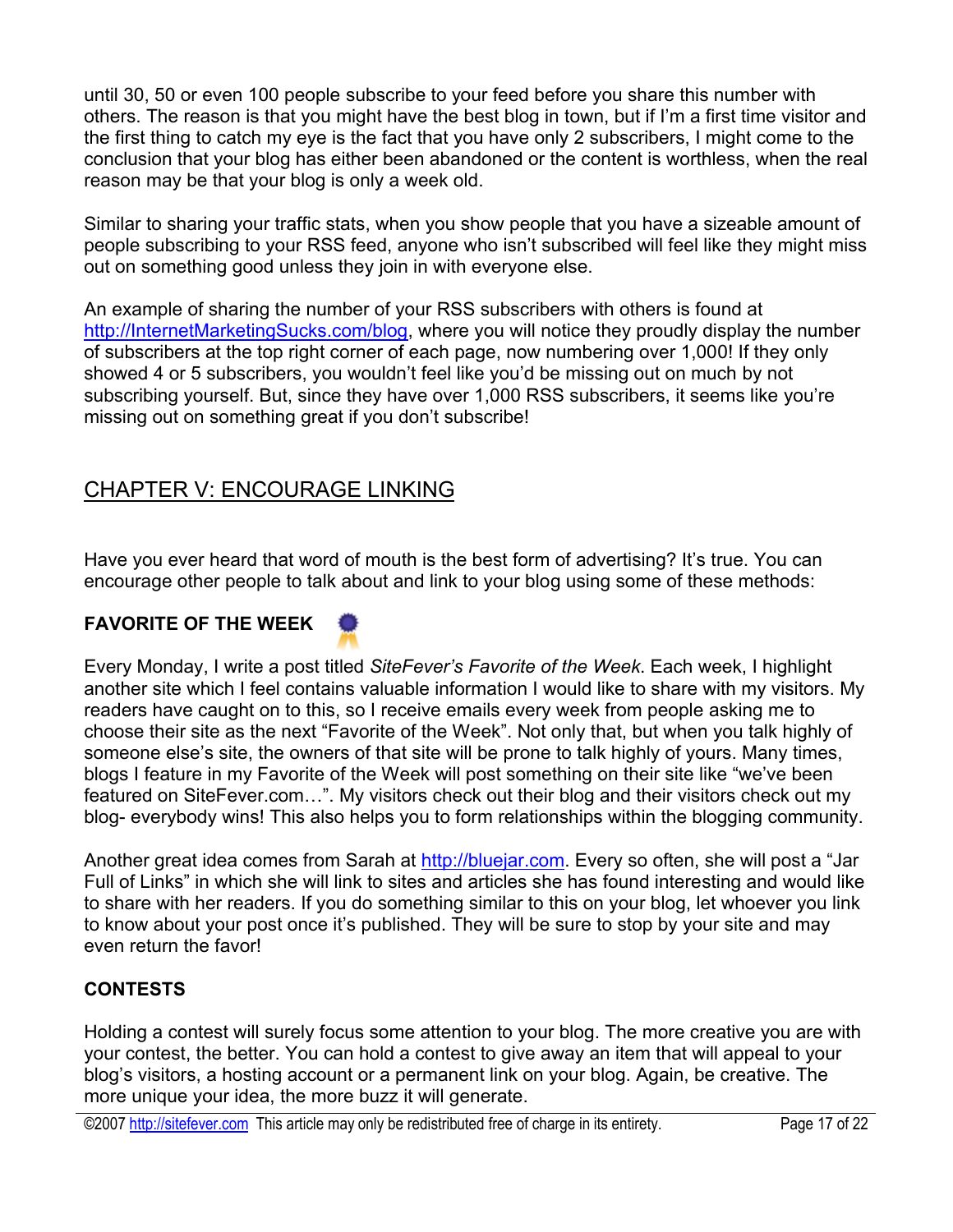http://blogaboutyourblog.com is known for regularly holding contests in order to help promote traffic to their blog, which has significantly helped them out. They have been known to give out everything from t-shirts to a mini-fridge!

## **JUST ASK**

If you want your readers to do something, just ask for it! Like I said earlier, the worst they can do is say "no"! You might be pleasantly surprised. If you write an article you really want to promote, ask your readers that if they enjoyed your post to please share it with others. More often than not, others will share your article with their visitors.

# CHAPTER VI: TRACKING RESULTS

In order to generate more traffic, you've got to understand what works well and what doesn't. Become a close friend with your website stats. Most web hosts will include some sort of a site statistic utility such as AwStats, which you can access from your control panel. This will give you valuable information such as:



- How many unique visitors you receive each month, day and even hour
- How many pages the average visitor to your site viewed
- The most popular pages on your blog
- The top referrers to your blog
- The top search keywords used to locate your blog in the search engines
- Which countries your visitors are coming from
- The average length of time a visitor remains at your blog

Don't take this information for granted! Use it to help you fine tune your blog in order to capture as many visitors as possible for as long as possible.

Take screenshots of the stats you don't mind sharing with others and post it on your blog, as I mentioned earlier. A good program to use for this is FastStone Screen Capture, and is found at http://www.faststone.org.

# **CONCLUSION**

Don't expect to try just one or two of these techniques for a week and notice a steady increase of visitors to your blog. Gaining respect and attention amongst the millions of other blogs out there takes time, effort and patience.

©2007 http://sitefever.com This article may only be redistributed free of charge in its entirety. Page 18 of 22 Whatever you do, be sure not to give up too easily. Don't make the mistake that many others have made by going to all the trouble of registering a great domain name, purchasing a hosting account, setting up a blog and trying to promote it, then giving up after just a month or two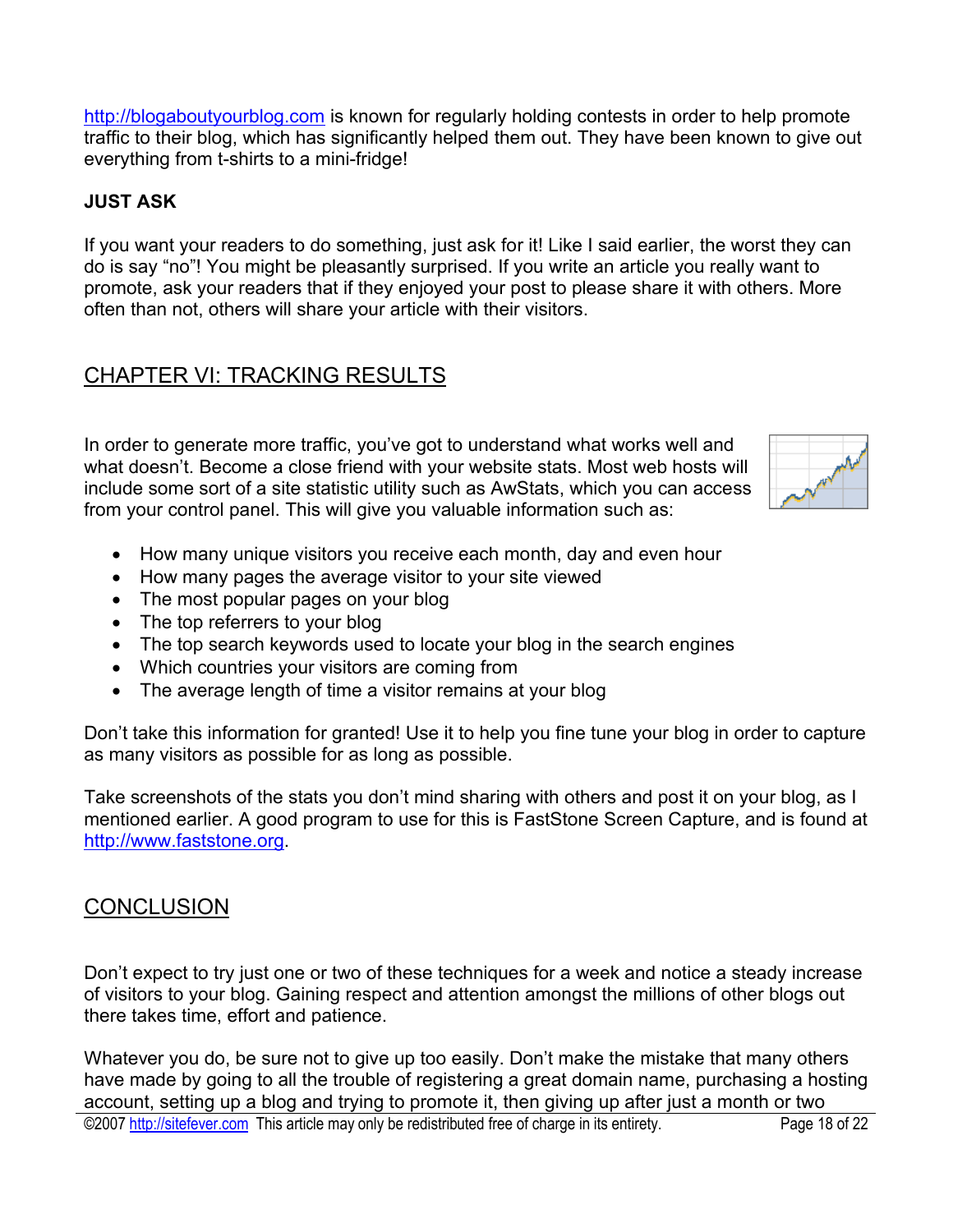because they aren't doing as well as they thought they should. Anyone can do well with a blogincluding *you*. Be determined for success.

If you implement the techniques that I have shared with you in this article and *stick with it*, you will without a doubt see an increase of the traffic to your blog.

If you have found anything in this article useful, I'd like to hear about it! Let the world know by posting a comment at:

http://sitefever.com/blog-traffic-made-easy/

Thanks for taking the time to read this article. Now I'll ask a favor from you! If you think this material can help others, let them know about it. Be sure to download this article directly from my website so that I can keep track of how many people have read it and report that information back to you. The direct download link to share is:

http://sitefever.com/uploaded/dlmgr/click.php?id=3

If you really liked it, you can insert the following HTML code somewhere on your website:

<a href="http://sitefever.com/uploaded/dlmgr/click.php?id=3"><img src="http://sitefever.com/uploaded/sft.gif" width="137" height="138" border="0"></a>

The above HTML will link to this article by while displaying the following image:



Most people will monetize their blogs by means of an ad network such as AdSense, Kontera, Text-Link-Ads, ReviewMe, AuctionAds, or some other similar network. I decided not to use any of them! Curious to see how I'm doing? Visit my blog at http://SiteFever.com, where you will see how successful your blog can be without the use of any ad networks or affiliate marketing!

John Robinson http://SiteFever.com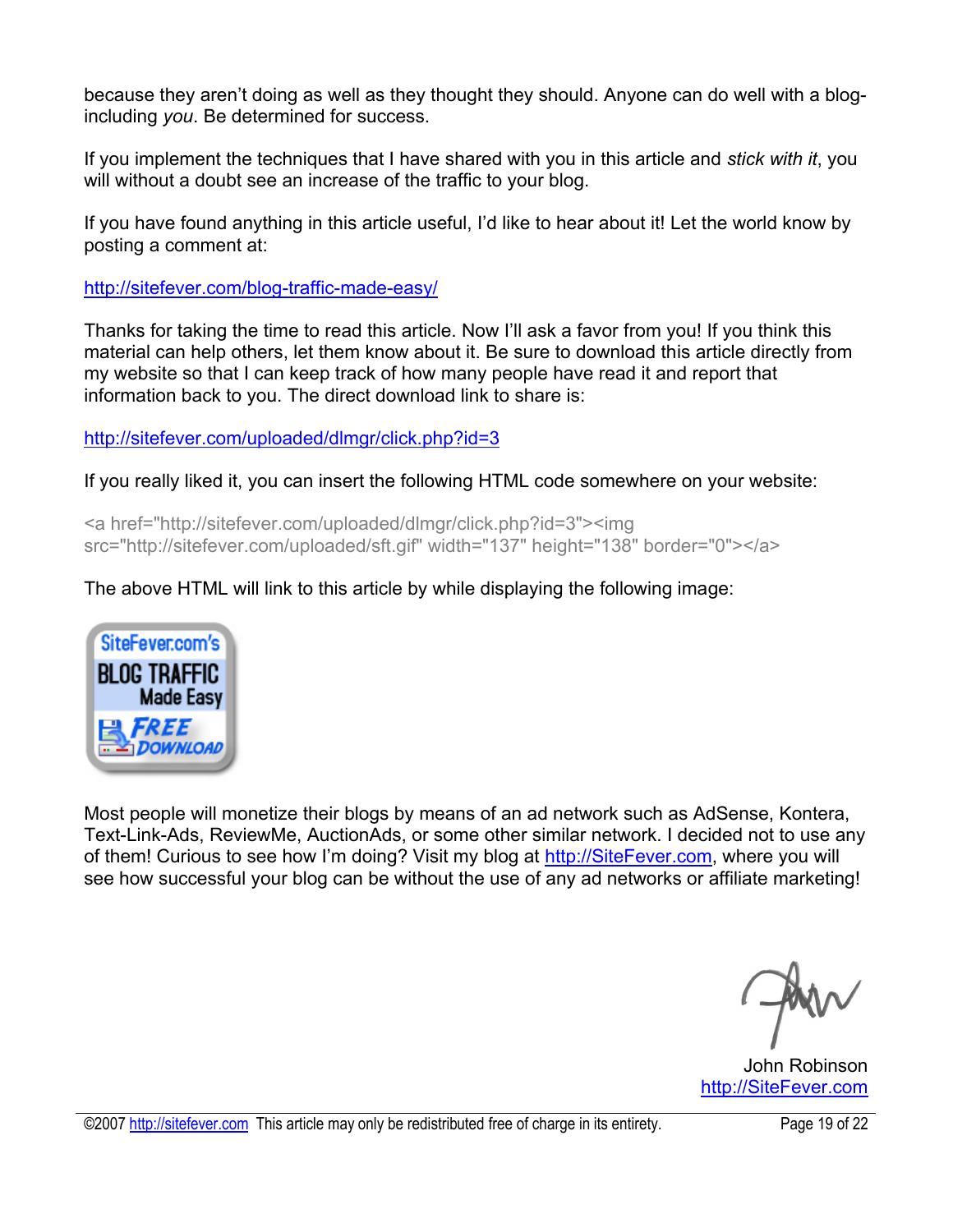# HELPFUL LINKS

The following list is a summary of each link mentioned in this article listed in order of appearance.

#### http://sitefever.com

My blog that I personally update daily. Check it out.

#### http://godaddy.com

The world's largest hostname provider with over 4 million customers.

# http://instantdomainsearch.com

Search for domain name availability instantly as you type.

#### http://inmotionhosting.com

Highly recommended hosting company for your blog or any other website.

http://wordpress.org

The official website of the notorious Wordpress software.

http://installmyphp.com

Offers script installation services for Wordpress or any other script you may have.

#### http://wpthemesfree.com

Great resource for high quality free Wordpress themes.

#### http://themes.wordpress.net

Great resource for high quality free Wordpress themes.

#### http://sitefever.com/dont-forget-to-ping-70-links-included/

Direct link to an article on SiteFever.com listing 70 different update services to use with your blog.

http://feedster.com

A highly recommended update service to use with your blog.

#### http://syndic8.com

A highly recommended update service to use with your blog.

#### http://technorati.com

Technorati also has a URL you can ping when you write new posts on your blog.

http://feeds.feedburner.com/sitefever Direct link to my full content RSS feed. Why not subscribe?

http://sitefever.com/why-i-use-full-content-rss-feeds-and-you-should-too/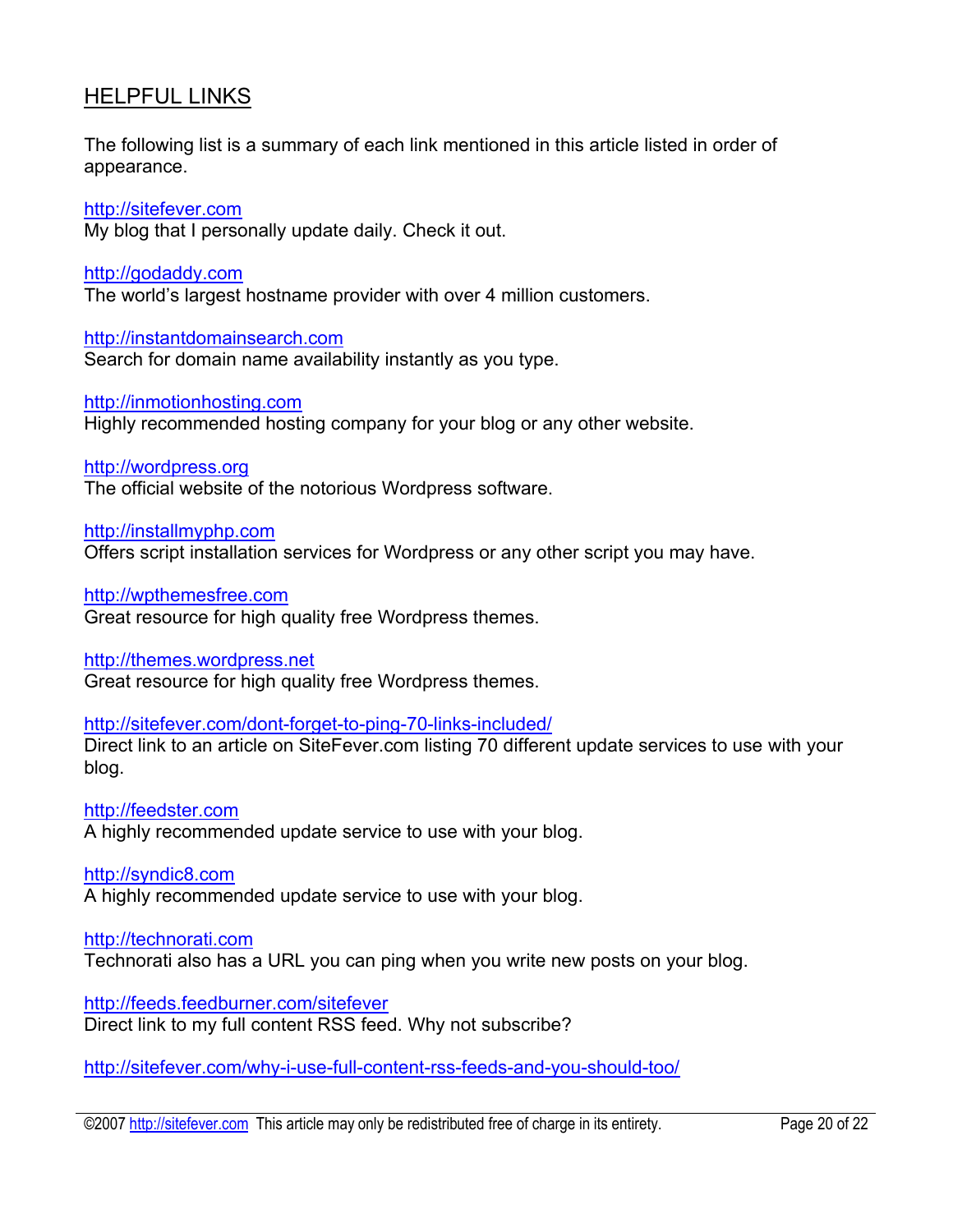Direct link to an article on SiteFever.com debating the issue of partial vs. full content RSS feeds.

#### http://rugjeff.com

Blog about making money making online. Their large RSS icon is a great example of how to attract visitors to your RSS feed.

http://www.pfadvice.com/wordpress-plugins/show-top-commentators/ Developer's site of the Top Commentators plug-in for Wordpress.

#### http://widgets.wordpress.com/2006/04/10/execphp/

Download location of ExecPHP, a small plug-in for Wordpress which will enable you to execute PHP from within a widget.

http://www.napolux.com/2006/12/14/myavatars-a-wordpress-plugin-for-mybloglog/ Download location for the MyAvatars plug-in for Wordpress.

#### http://dailywebideas.com

Blog that has successfully implemented the MyAvatars plug-in on their site.

#### http://kimmo.suominen.com/sw/dofollow/

Download location for Dofollow, a plug-in for Wordpress which will remove the "nofollow" attribute on your blog's comments.

http://digg.com

Social networking site where members can recommend articles to others.

http://stumbleupon.com

Social networking site where you can recommend websites for others to find.

http://www.twistermc.com/blog/social-bookmark-plugin/ Download location to a social bookmark plug-in for Wordpress.

http://mybloglog.com

Large blogger networking community.

## http://homebizblogger.com

Successful blog that utilizes the MyBlogLog plug-in to display the avatars of their recent visitors.

http://blogcatalog.com

Large blogger networking community.

## http://wordpress.org/extend/plugins/all-in-one-seo-pack/

Download location to the All-In-One SEO plug-in for Wordpress, a highly recommended tool for use with your blog.